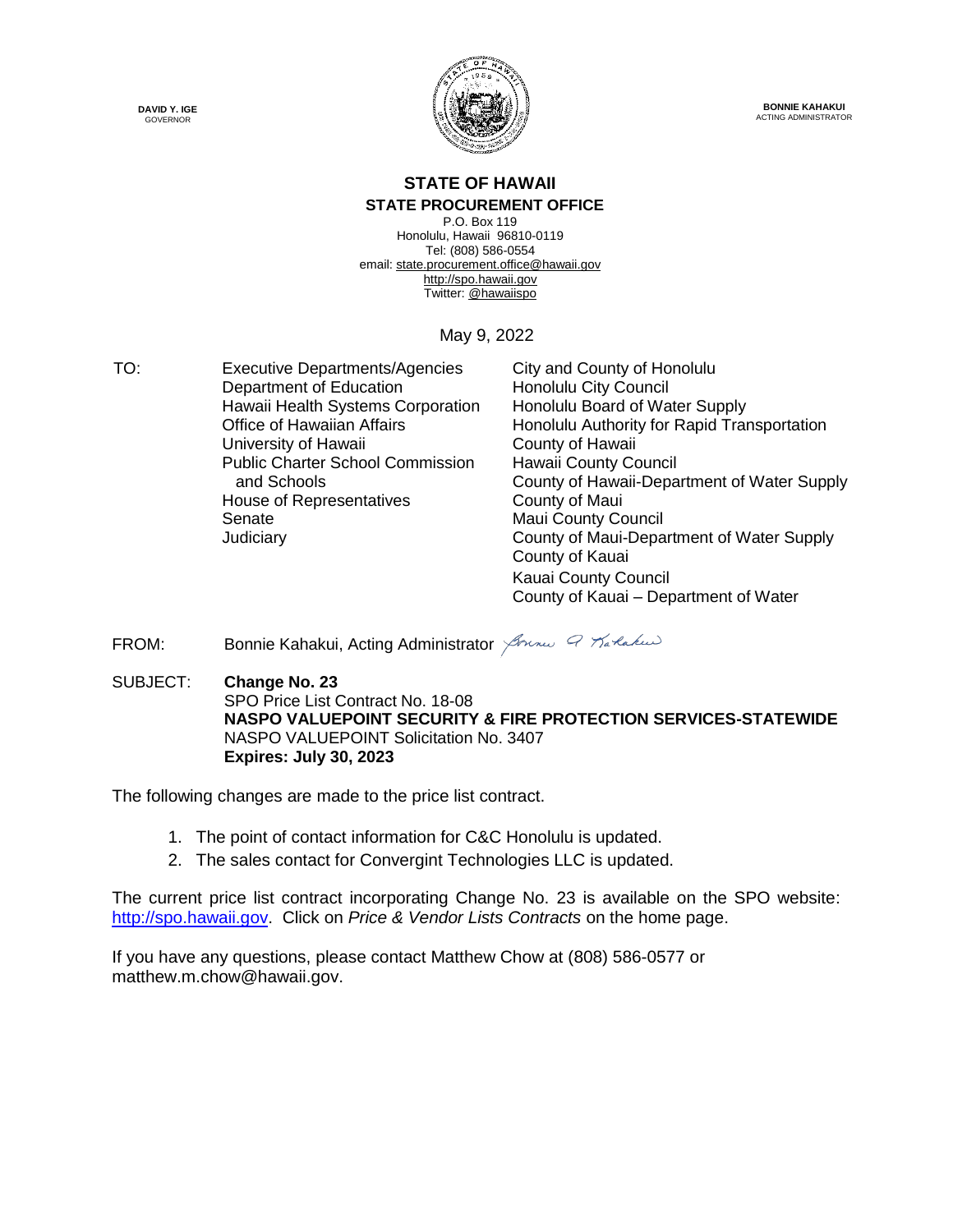# **WHERE TO FIND**

| Public Works Projects, General Requirements, Penalty for Improper Pricing12-13 |  |
|--------------------------------------------------------------------------------|--|
| Standard Performance and Acceptance, Travel, Authorization To Work 13          |  |
|                                                                                |  |
|                                                                                |  |
| Type of Service provided by ADT:                                               |  |
|                                                                                |  |
|                                                                                |  |
| Type of Service provided by Convergint:                                        |  |
|                                                                                |  |
| Type of Service provided by Intraworks:                                        |  |
|                                                                                |  |
| Type of Service provided by Johnson Controls Fire Protection LP:               |  |
|                                                                                |  |
|                                                                                |  |
|                                                                                |  |
|                                                                                |  |
|                                                                                |  |
| Type of Service provided by Stanley:                                           |  |
|                                                                                |  |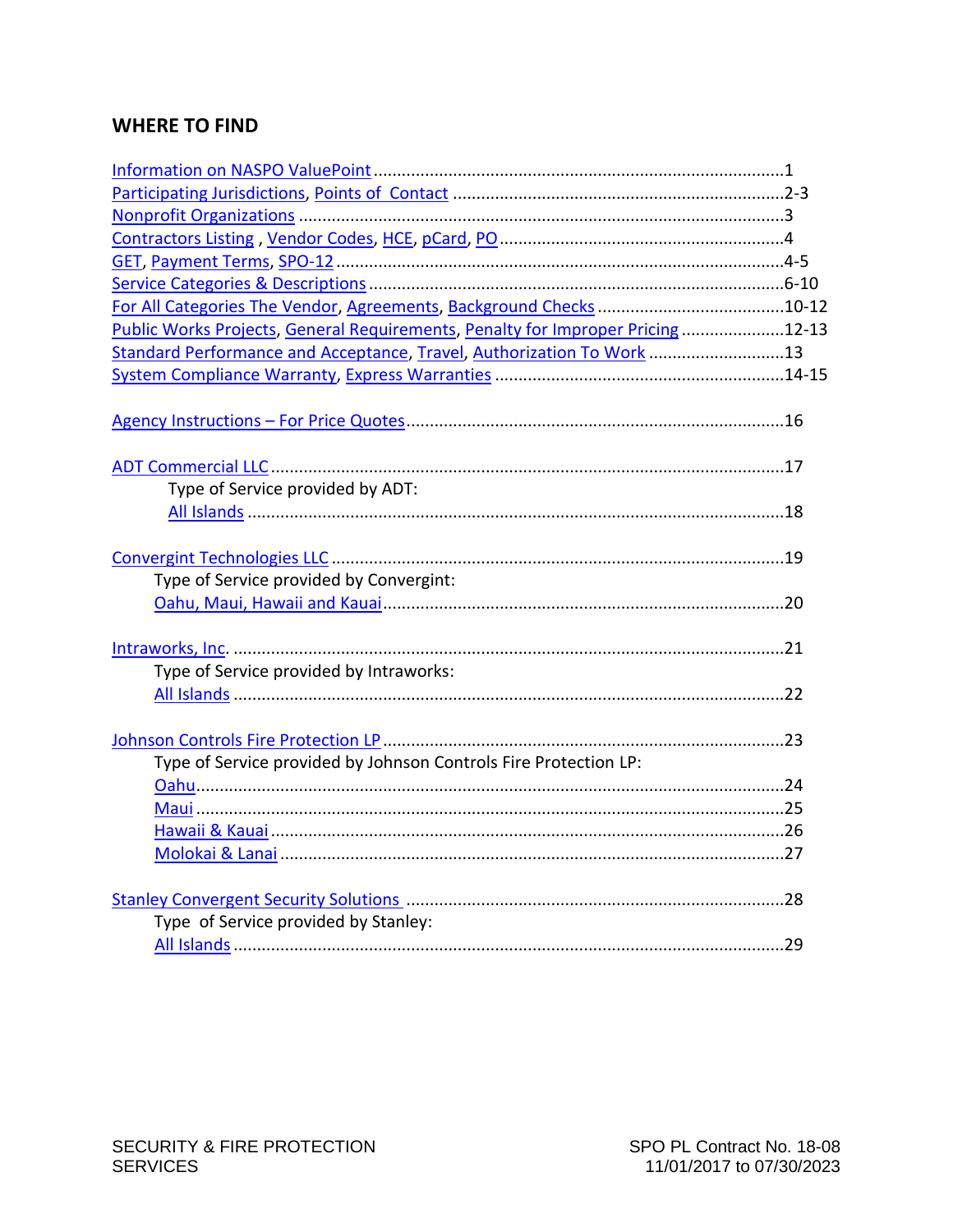#### **STATE OF HAWAII STATE PROCUREMENT OFFICE**

**SPO Price List Contract No. 18-08** Replaces SPO Vendor List Contract No. 15-03 Includes Change No. 23 Effective: 05/09/2022

### <span id="page-2-0"></span>**THIS SPO PRICE/VENDOR LIST CONTRACT IS FOR AUTHORIZED BUSINESS ONLY**

# **NASPO VALUEPOINT SECURITY & FIRE PROTECTION SERVICES - STATEWIDE**  (NASPO VALUEPOINT RFP 3407) **November 1, 2017 to July 30, 2023**

#### **INFORMATION ON NASPO VALUEPOINT**

The NASPO ValuePoint Cooperative Purchasing Organization is a multi-state contracting consortium of state governments, including local governments, of which the State of Hawaii is a member. NASPO ValuePoint Purchasing Organization seeks to achieve price discounts by combining the requirements of multi-state governmental agencies, and cost-effective and efficient acquisition of quality products and services.

The State of Nevada is the current lead agency and contract administrator for the NASPO ValuePoint Security & Fire Protection Services contract. A request for competitive sealed proposals was issued on behalf of NASPO ValuePoint Cooperative Purchasing Organization and contracts were awarded to eighteen (18) qualified Contractors of which only six (6) contractors can be awarded to do business in the State of Hawaii.

This contract offers nine (9) categories. (1) Access Control Systems, (2) Burglar Alarms, (3) Surveillance Services & Equipment, (4) Portable Fire Extinguishers, (5) Fire Extinguishing Systems, (6) Fire Sprinkler Systems, (7) Fire Alarm/Protective Signaling Systems, (8) High Security Control Systems, and (9) Inspections & Monitoring for (Fire Extinguishing Systems, Fire Sprinkler Systems, Alarm Monitoring, Fire Alarm/Protective Signaling Systems).

For additional information on this contract, visit the NASPO ValuePoint website at [www.naspovaluepoint.org/portfolio/security-fire-protection-services-2017-2022/.](http://www.naspovaluepoint.org/portfolio/security-fire-protection-services-2017-2022/)

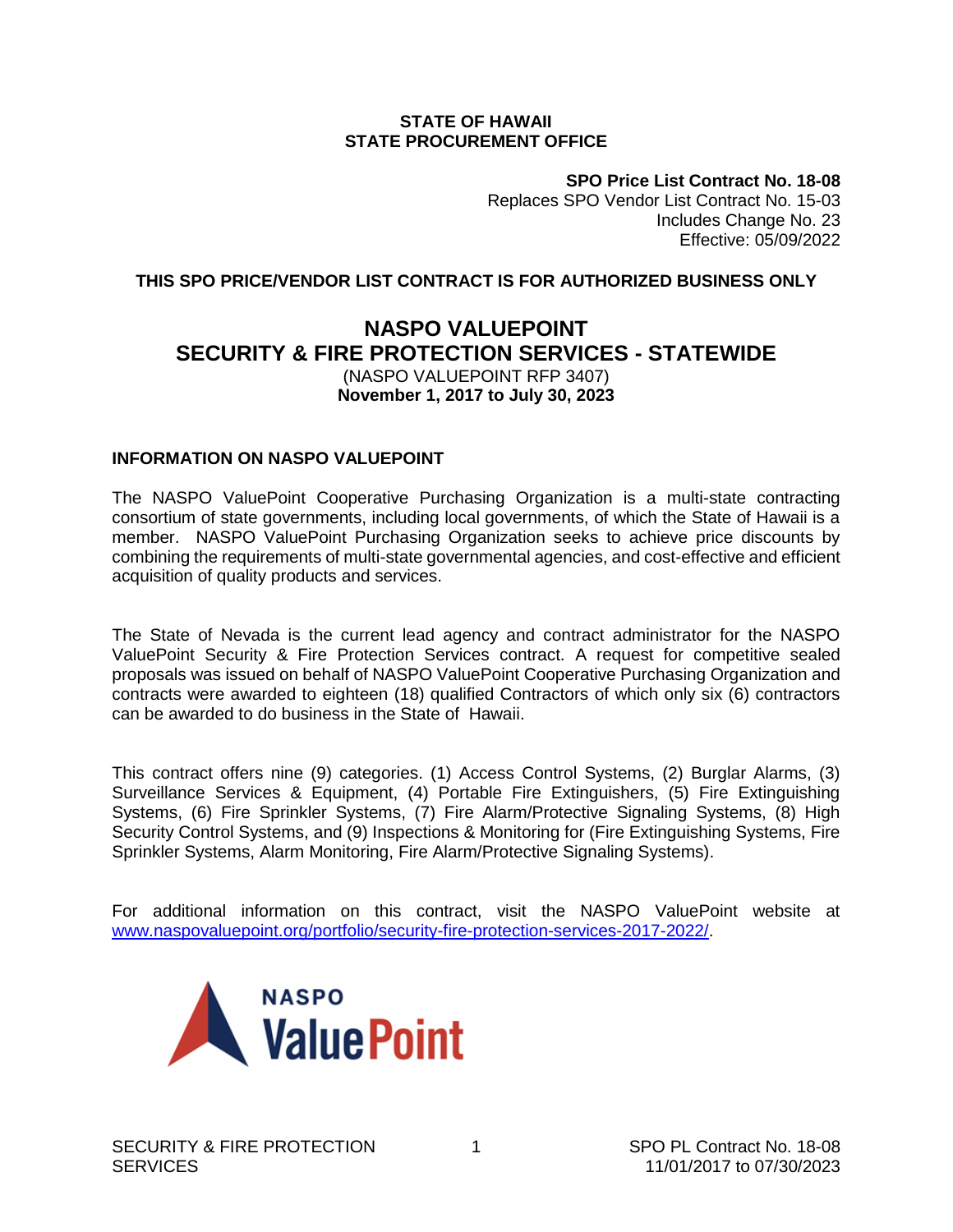<span id="page-3-0"></span>**PARTICIPATING JURISDICTIONS** listed below have signed a cooperative agreement with the SPO and are authorized to utilize this price list contract.

| <b>Executive Departments/Agencies</b>               | City and County of Honolulu                   |
|-----------------------------------------------------|-----------------------------------------------|
| Department of Education                             | Honolulu City Council                         |
| Hawaii Health Systems Corporation                   | Honolulu Board of Water Supply                |
| <b>Office of Hawaiian Affairs</b>                   | Honolulu Authority for Rapid Transportation   |
| University of Hawaii                                | County of Hawaii                              |
| <b>Public Charter School Commission and Schools</b> | Hawaii County Council                         |
| House of Representatives                            | County of Hawaii – Department of Water Supply |
| Senate                                              | County of Maui                                |
| Judiciary                                           | <b>Maui County Council</b>                    |
|                                                     | County of Maui - Department of Water Supply   |
|                                                     | County of Kauai                               |
|                                                     | Kauai County Council                          |
|                                                     | County of Kauai – Department of Water         |

The participating jurisdictions are not required but may purchase from this price list contract, and requests for exception from the contract are not required. Participating jurisdictions are allowed to purchase from other contractors; however, HRS chapter 103D, and the procurement rules apply to purchases by using the applicable method of procurement and its procedures, such as small purchases or competitive sealed bidding. The decision to use this contract or to solicit pricing from other sources is at the discretion of the participating jurisdiction.

**POINT OF CONTACT**. Questions regarding the products listed, ordering, pricing and status should be directed to the contractor(s).

| <b>Jurisdiction</b>   | <b>Name</b>            | <b>Telephone</b> | <b>Fax</b> | E-mail                           |
|-----------------------|------------------------|------------------|------------|----------------------------------|
| Executive             | <b>Matthew Chow</b>    | 586-0577         | 586-0570   | matthew.m.chow@hawaii.gov        |
| <b>DOE</b>            | Procurement            | 675-0130         | 675-0133   | G-OFS-DOE-                       |
|                       | Staff                  |                  |            | Procurement@k12.hi.us            |
| <b>HHSC</b>           | Nancy Delima           | 359-0994         |            | ndelima@hhsc.org                 |
| <b>OHA</b>            | Christopher            | 594-1833         | 594-1865   | chriss@oha.org                   |
|                       | Stanley                |                  |            |                                  |
| <b>UH</b>             | Karlee Hisashima       | 956-8687         | 956-2093   | karlee@hawaii.edu                |
|                       |                        |                  |            |                                  |
| <b>Public Charter</b> | Danny                  | 586-3775         | 586-3776   | danny.vasconcellos@spcsc.hawaii. |
| School                | Vasconcellos           |                  |            | gov                              |
| Commission and        |                        |                  |            |                                  |
| Schools               |                        |                  |            |                                  |
| House                 | <b>Brian Takeshita</b> | 586-6423         | 586-6401   | takeshita@capitol.hawaii.gov     |
|                       |                        |                  |            |                                  |
| Senate                | Carol Taniguchi        | 586-6720         | 586-6719   | c.taniquchi@capitol.hawaii.gov   |
|                       |                        |                  |            |                                  |
| Judiciary             | Tritia Cruz            | 538-5805         | 538-5802   | tritia.l.cruz@courts.hawaii.gov  |
|                       |                        |                  |            |                                  |
|                       |                        |                  |            |                                  |

Procurement questions or concerns may be directed as follows: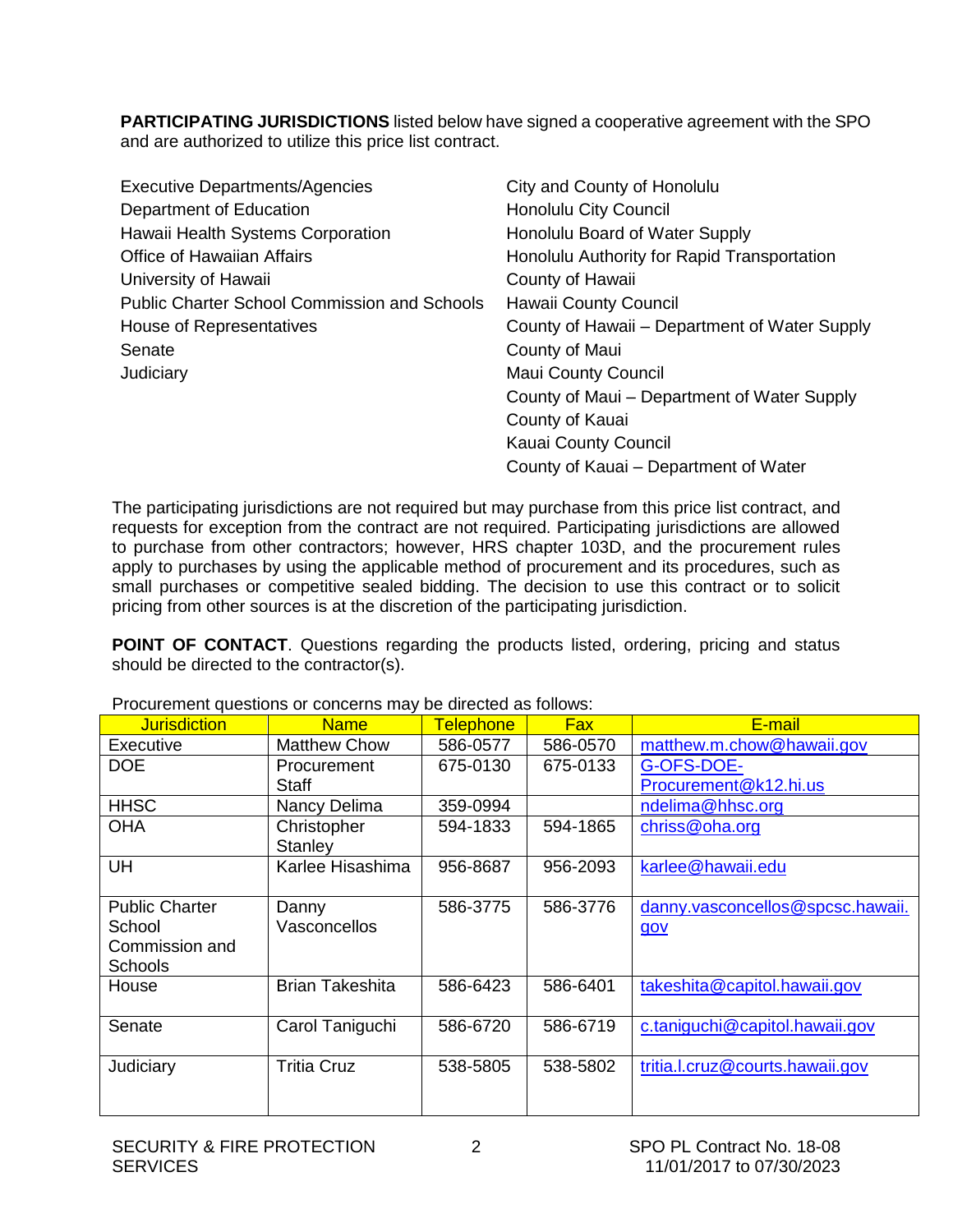<span id="page-4-0"></span>

| <b>Jurisdiction</b> | <b>Name</b>                      | <b>Telephone</b> | <b>Fax</b> | E-mail                        |
|---------------------|----------------------------------|------------------|------------|-------------------------------|
| C&C of Honolulu     | Procurement<br><b>Specialist</b> | 768-5535         | 768-3299   | bfspurchasing@honolulu.gov    |
| Honolulu City       | Kendall Amazaki,                 | 768-5084         | 768-5011   | kamazaki@honolulu.gov         |
| Council             | Jr. Nanette Saito                | 768-5085         |            | nsaito@honolulu.gov           |
| Honolulu Board of   | Procurement                      | 748-5071         |            | fn_procurement@hbws.org       |
| <b>Water Supply</b> | Office                           |                  |            |                               |
| <b>HART</b>         | Dean Matro                       | 768-6246         |            | dean.matro@honolulu.gov       |
| County of Hawaii    | Diane Nakagawa                   | 961-8440         | 961-8248   | Diane.Nakagawa@hawaiicounty.g |
|                     |                                  |                  |            | OV                            |
| Hawaii County       | Diane Nakagawa                   | 961-8440         | 961-8248   | Diane.Nakagawa@hawaiicounty.g |
| Council             |                                  |                  |            | <b>OV</b>                     |
| County of Hawaii-   | Ka'iulani L.                     | 961-8050         | 961-8657   | kmatsumoto@hawaiidws.org      |
| Department of       | Matsumoto                        | x224             |            |                               |
| <b>Water Supply</b> |                                  |                  |            |                               |
| County of Maui      | Jared Masuda                     | 463-3816         |            | jared.masuda@co.maui.hi.us    |
| Maui County         | Marlene Rebugio                  | 270-7838         |            | marlene.rebugio@mauicounty.us |
| Council             |                                  |                  |            |                               |
| County of Maui-     | Kenneth L.                       | 270-7684         | 270-7136   | ken.bissen@co.maui.hi.us      |
| Department of       | <b>Bissen</b>                    |                  |            |                               |
| <b>Water Supply</b> |                                  |                  |            |                               |
| County of Kauai     | <b>Ernest Barreira</b>           | 241-4295         | 241-6349   | ebarreira@kauai.gov           |
|                     |                                  |                  |            |                               |
| Kauai County        | Codie Tabalba                    | 241-4193         | 241-6349   | ctabalba@kauai.gov            |
| Council             | <b>Scott Sato</b>                | 241-4810         | 241-6349   | ssato@kauai.gov               |
| County of Kauai-    | <b>Marcelino Soliz</b>           | 245-5470         | 241-5813   | msoliz@kauaiwater.org         |
| Department of       |                                  |                  |            |                               |
| Water               |                                  |                  |            |                               |

**USE OF PRICE & VENDOR LIST CONTRACTS BY NONPROFIT ORGANIZATIONS.** Pursuant to HRS §103D-804, nonprofit organizations with current purchase of service contracts (HRS chapter 103F) have been invited to participate in the SPO price & vendor lists contracts.

A listing of these nonprofit organizations is available at the SPO website: [http://spo.hawaii.gov](http://spo.hawaii.gov/). Click on *For Vendors > Non-Profits > Cooperative Purchasing Program > View the list of qualifying nonprofits eligible to participate in cooperative purchasing.*

If a nonprofit wishes to purchase from a SPO price or vendor list contract, the nonprofit must obtain approval from each Contractor, i.e., participation must be mutually agreed upon. A Contractor may choose to deny participation by a nonprofit. Provided, however, if a nonprofit and Contractor mutually agree to this arrangement, it is understood that the nonprofit will retain its right to purchase from other than a SPO price or vendor list Contractor(s).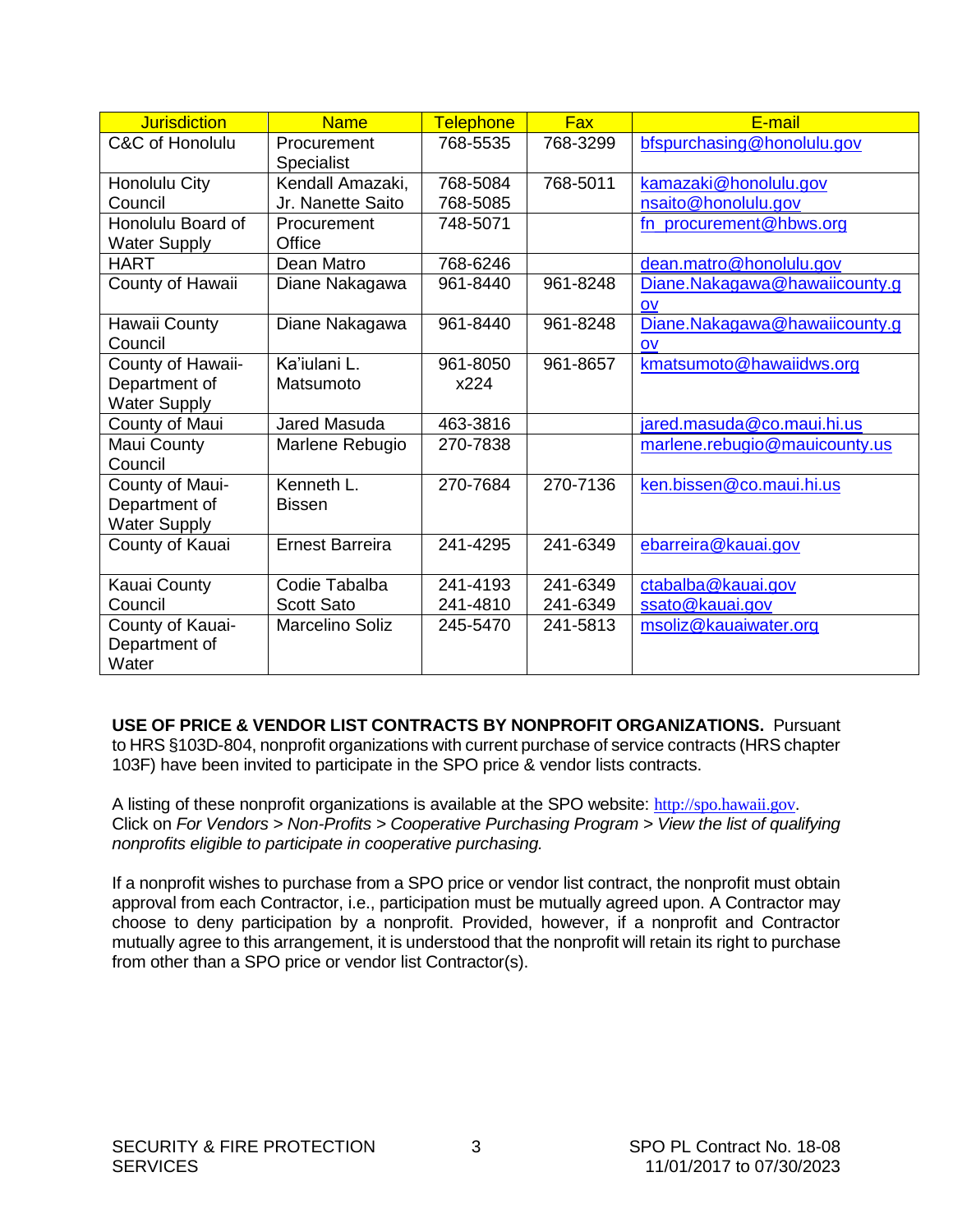<span id="page-5-0"></span>**CONTRACTORS.** The authorized contractors are listed in this price list contract. They have signed a Master Agreement with the State of Nevada and a Participating Addendum with the Hawaii State Procurement Office.

| Company Name                                 | Master Agreement Number |
|----------------------------------------------|-------------------------|
| <b>ADT Commercial LLC</b>                    | 3407                    |
| <b>Convergint Technologies LLC</b>           | 3407                    |
| Johnson Controls Fire Protection LP          | 3407                    |
| Intraworks, Inc.                             | 3407                    |
| <b>Stanley Convergent Security Solutions</b> | 3407                    |

**VENDOR CODES** for annotation on purchase orders are obtainable from the *Alphabetical Vendor Edit Table* available at your department's fiscal office. Agencies are cautioned that the remittance address on an invoice may be different from the address of the vendor code annotated on the purchase order.

**COMPLIANCE PURSUANT TO HRS §103D-310(c).** Prior to awarding this contract, the SPO verified compliance of the Contractor(s) named in the SPO Price List Contract No. 18-08*. No further compliance verification is required prior to issuing a contract, purchase order, or pCard payment when utilizing this contract.*

**PURCHASING CARD (pCard).** The State of Hawaii Purchasing Card (pCard) is required to be used by the Executive departments/agencies, excluding DOE, HHSC, OHA and UH for orders totaling less than \$2,500. For purchases of \$2,500 or more, agencies may use the pCard, subject to its credit limit, or issue a purchase order.

**PURCHASE ORDERS** may be issued for purchases \$2,500 or more, and for Contractors who either do not accept the pCard, set minimum order requirements before accepting the pCard for payment, or charge its customers a transaction fee for the usage.

**SPO PL CONTRACT NO. 18-08** & **NASPO VALUEPOINT MASTER AGREEMENT NUMBER 3407** shall be typed on purchase orders issued against this price list contract**.** For pCard purchases, the SPO PL Contract No. 18-08 and the NASPO ValuePoint Master Agreement Number 3407 shall be notated on the appropriate transaction document.

**STATE GENERAL EXCISE TAX (GET) AND COUNTY SURCHARGE** shall not exceed the following rates if seller elects to pass on the charges to its customers.

| <b>COUNTY</b>   | <b>COUNTY</b><br><b>SURCHARGE   GET</b><br><b>TAX RATE</b> | <b>STATE</b> | <b>ON</b><br>TAX I<br><b>RATE</b> | <b>MAX PASS- EXPIRATION DATE</b><br><b>SURCHARGE</b><br>OF<br><b>TAX RATE</b> |
|-----------------|------------------------------------------------------------|--------------|-----------------------------------|-------------------------------------------------------------------------------|
| C&C OF HONOLULU | $0.50\%$                                                   | 4.0%         | 4.7120%                           | 12/31/2030                                                                    |
| <b>HAWAII</b>   | $0.50\%$                                                   | 4.0%         | 4.7120%                           | 12/31/2030                                                                    |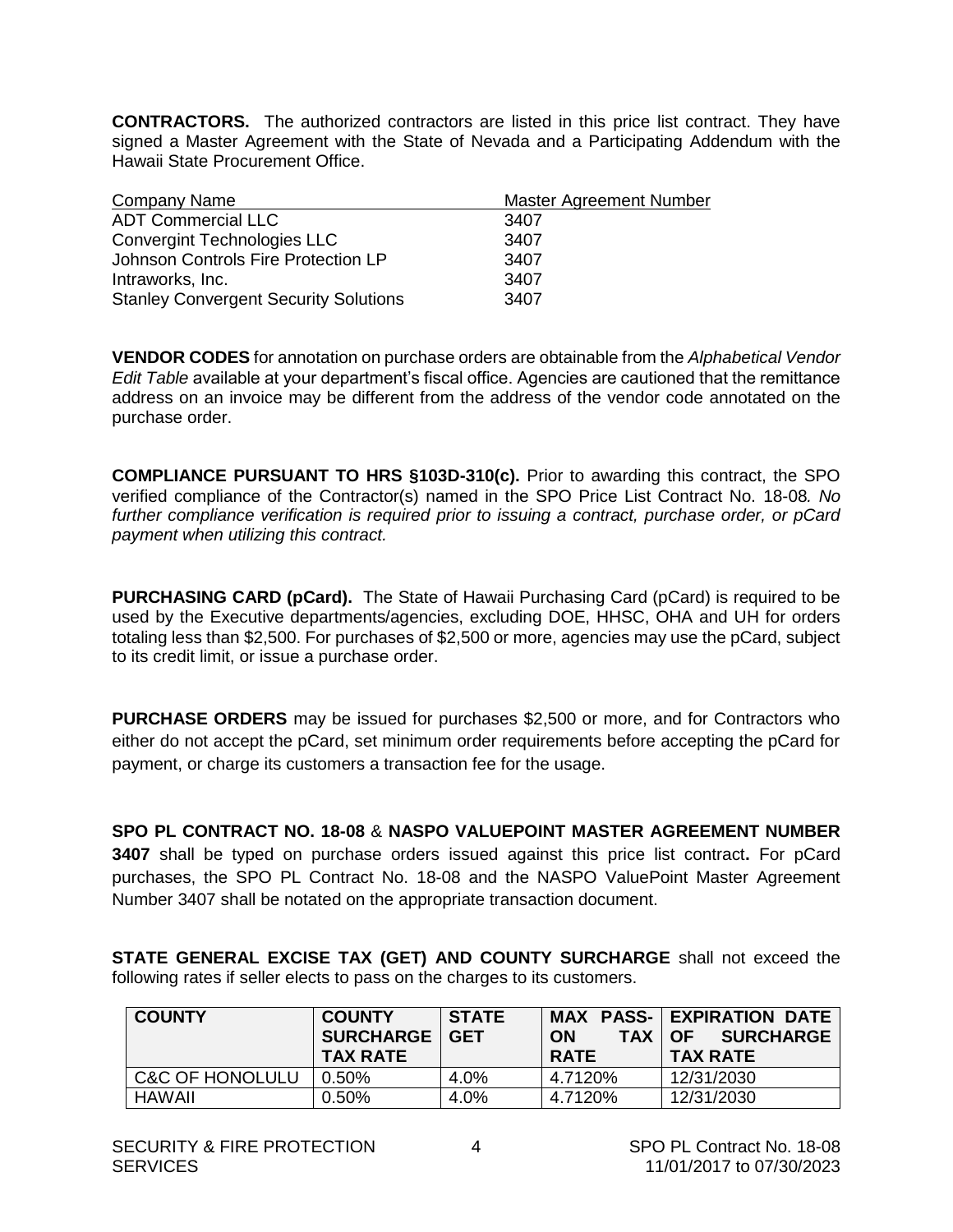<span id="page-6-0"></span>

| COUNTY OF<br>MAUI      | $0.0\%$ | 4.0% | 4.1666% | No county surcharge |
|------------------------|---------|------|---------|---------------------|
| including Molokai and) |         |      |         |                     |
| Lanai)                 |         |      |         |                     |
| KAUAI                  | 0.50%   | 4.0% | 4.7120% | 12/31/2030          |

The GET or use tax and county surcharge may be added to the invoice as a separate line item and shall not exceed the current max pass-on tax rate(s) for each island.

County surcharges on state general excise (GE) tax or Use tax may be visibly passed on but is not required. For more information on county surcharges and the max pass-on tax rate, please visit the Department of Taxation's website at [http://tax.hawaii.gov/geninfo/countysurcharge.](http://tax.hawaii.gov/geninfo/countysurcharge)

**PAYMENTS** are to be made to the Contractor(s) remittance address. HRS §103-10 provides that the State shall have thirty (30) calendar days after receipt of invoice or satisfactory completion of contract to make payment. Payments may also be made via pCard.

**VENDOR AND PRODUCT EVALUATION** form, SPO-012, for the purpose of addressing concerns on this price list contract, is available to agencies at the SPO website: [http://spo.hawaii.gov](http://spo.hawaii.gov/). Click on *Forms* on the home page.

**PRICE OR VENDOR LIST CONTRACT AVAILABLE ON THE INTERNET** at the SPO website: [http://spo.hawaii.gov.](http://spo.hawaii.gov/) Click on *Price & Vendor List Contracts* on the home page.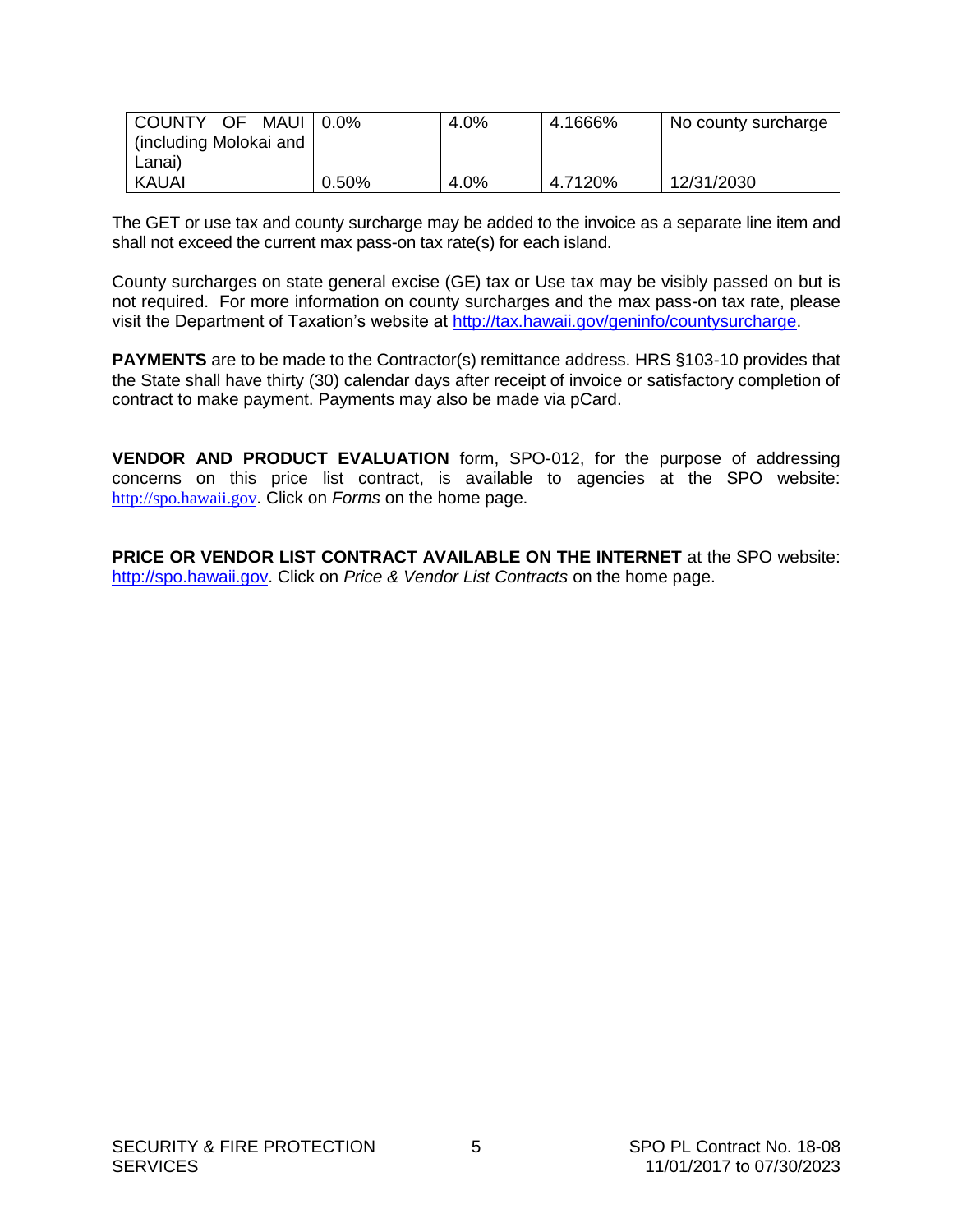# **SECURITY & FIRE PROTECTION SERVICES CATEGORIES**

<span id="page-7-0"></span>**CATEGORY 1: ACCESS CONTROL SYSTEMS - INSTALLATION**

**CATEGORY 2: BURGLAR ALARMS - INSTALLATION**

**CATEGORY 3: SURVEILLANCE SERVICES & EQUIPMENT - INSTALLATION**

**CATEGORY 4: PORTABLE FIRE EXTINGUISHERS - INSTALLATION**

**CATEGORY 5: FIRE EXTINGUISHING SYSTEMS - INSTALLATION**

**CATEGORY 6: FIRE SPRINKLER SYSTEMS - INSTALLATION**

**CATEGORY 7: FIRE ALARM/PROTECTIVE SIGNALING SYSTEMS - INSTALLATION**

**CATEGORY 8: HIGH SECURITY CONTROL SYSTEMS - INSTALLATION**

**CATEGORY 9: INSPECTION & MONITORING**

- **Fire Extinguishing Systems**
- **Fire Sprinkler Systems**
- **Alarm Monitoring**
- **Fire Alarm/Protective Signaling Systems**

# **SCOPE OR WORK: CATEGORY DESCRIPTIONS**

# **CATEGORY 1: ACCESS CONTROL SYSTEMS**

The Access Control Systems category includes, but is not limited to the following services:

- 1. All aspects of access control system services.
- 2. Installation of new systems.
- 3. Replacement or upgrade of systems.
- 4. Removal of existing systems.
- 5. Integration of various types of systems.
- 6. Provide and install all related equipment and any items necessary for operation and installation of equipment such as wires and fasteners that are needed to complete work.
- 7. Maintenance and repair (including emergency repairs) of systems
	- a. Respond on site to trouble calls within four (4) hours, including weekends and holidays.
	- b. Repair personnel must carry adequate hardware inventory to replace, repair, and/or maintain each system at the time dispatched.
	- c. Repair personnel must be prepared to provide an immediate replacement for defective equipment and shall not remove a defective unit without an immediate replacement.
	- d. Replacement and repair of equipment must be provided to a specific location, or within an assigned geographical area inside a location.
- 8. Provide programming and work individually with each participating state's information technology staff when installing new or maintaining previously installed systems.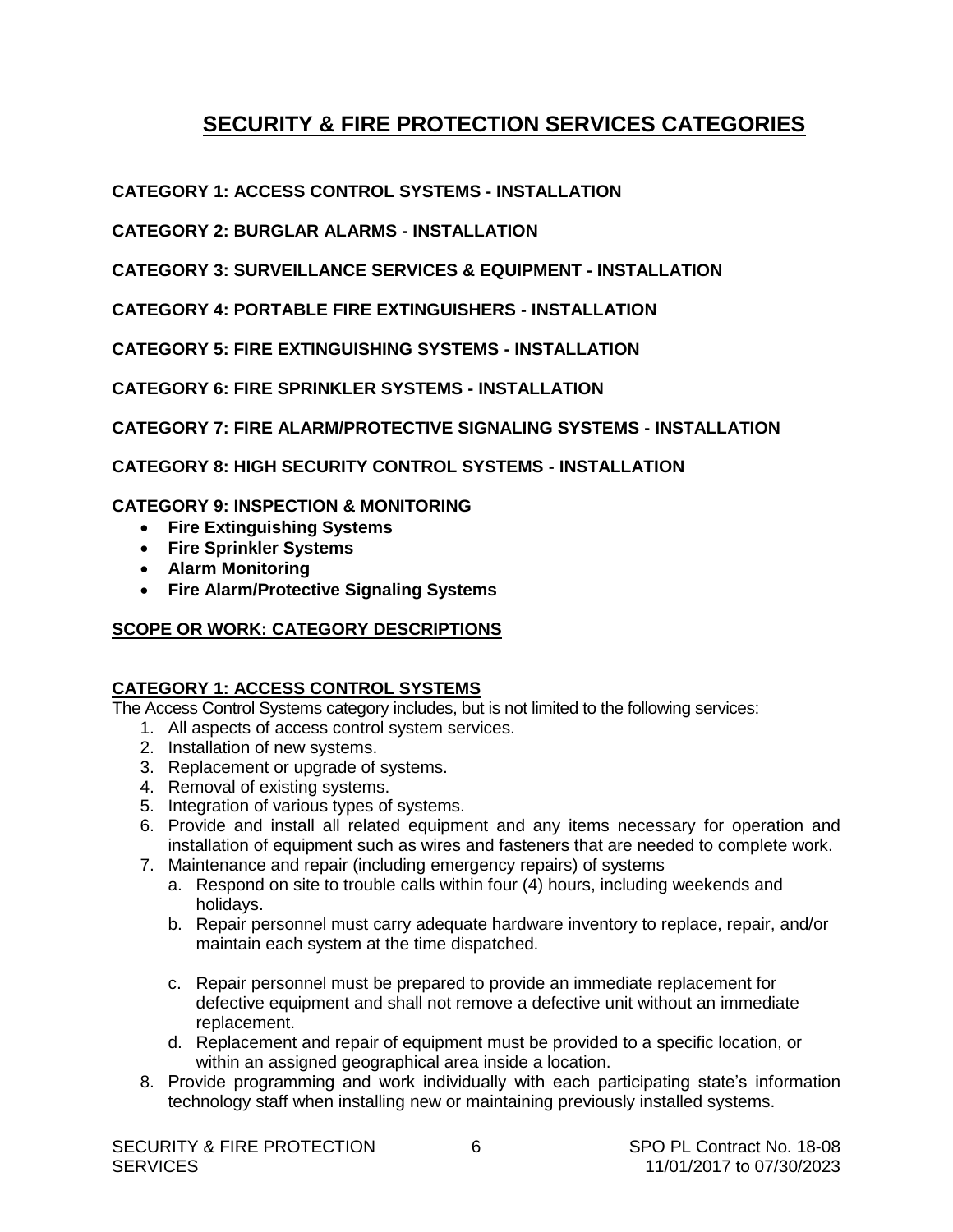# **CATEGORY 2: BURGLAR ALARMS**

The Burglar Alarm Systems category includes, but, is not limited to the following services:

- 1. All aspects of burglar alarm system services.
- 2. System Monitoring:
	- a. Provide a 24-hour (UL) station.
	- b. Provide backup communication, i.e. radio or cell phone.
- 3. Installation of new systems.
- 4. Replacement or upgrade of systems.
- 5. Removal of existing systems.
- 6. Maintenance and repair (including emergency repairs) of systems.
	- a. Respond on site to trouble calls within four (4) hours, including weekends and holidays.
	- b. Repair personnel must carry adequate hardware inventory to replace, repair, and/or maintain each system at the time dispatched.
	- c. Repair personnel must be prepared to provide an immediate replacement for defective equipment and shall not remove a defective unit without an immediate replacement.
	- d. Replacement and repair of equipment must be provided to a specific location, or within an assigned geographical area inside a location.
- 7. Integration to existing systems as requested.
- 8. Provide and install all related equipment and items that are needed to complete work.
- 9. The authorized Purchasing Entity's representative and/or designee will identify the procedures by which work requests will be assigned.
- 10. Existing systems must be matched in any new additions or new construction. During renovations, the system in the renovated area being replaced must match the system that is currently in operation and must become an integral part thereof. Vendors must ensure complete connectivity and integration to each existing system in those instances where an addition or upgrade is warranted.
- 11. Designate a single point of contact who can address the programing needs of alarm systems in use throughout the Purchasing Entity's facilitates with a certified tech.
- 12. Vendors must possess the ability to provide for individual access codes.

# **CATEGORY 3: SURVEILLANCE SERVICES & EQUIPMENT**

This category includes, but, is not limited to the following services:

- 1. All aspects of cloud-based and video surveillance systems, services and equipment.
- 2. Installation of new systems.
- 3. Replacement or upgrade of systems.
- 4. Removal of existing systems.
- 5. Maintenance and repair (including emergency repairs) of systems.
	- a. Respond on site to trouble calls within four (4) hours, including weekends and holidays.
	- b. Repair personnel must carry adequate hardware inventory to replace, repair, and/or maintain each system at the time dispatched.
	- c. Repair personnel must be prepared to provide an immediate replacement for defective equipment and shall not remove a defective unit without an immediate replacement.
	- d. Replacement and repair of equipment must be provided to a specific location, or within an assigned geographical area inside a location.
- 6. Integration to existing systems as requested.
- 7. Provide and install all related equipment such as wires and fasteners that may be needed to complete work.
- 8. Provide the option to use video cards for video surveillance.
- 9. Vendors must offer video cards with various capacity sizes to meet all potential needs. Capacity and specifications as determined by the Participating Entity.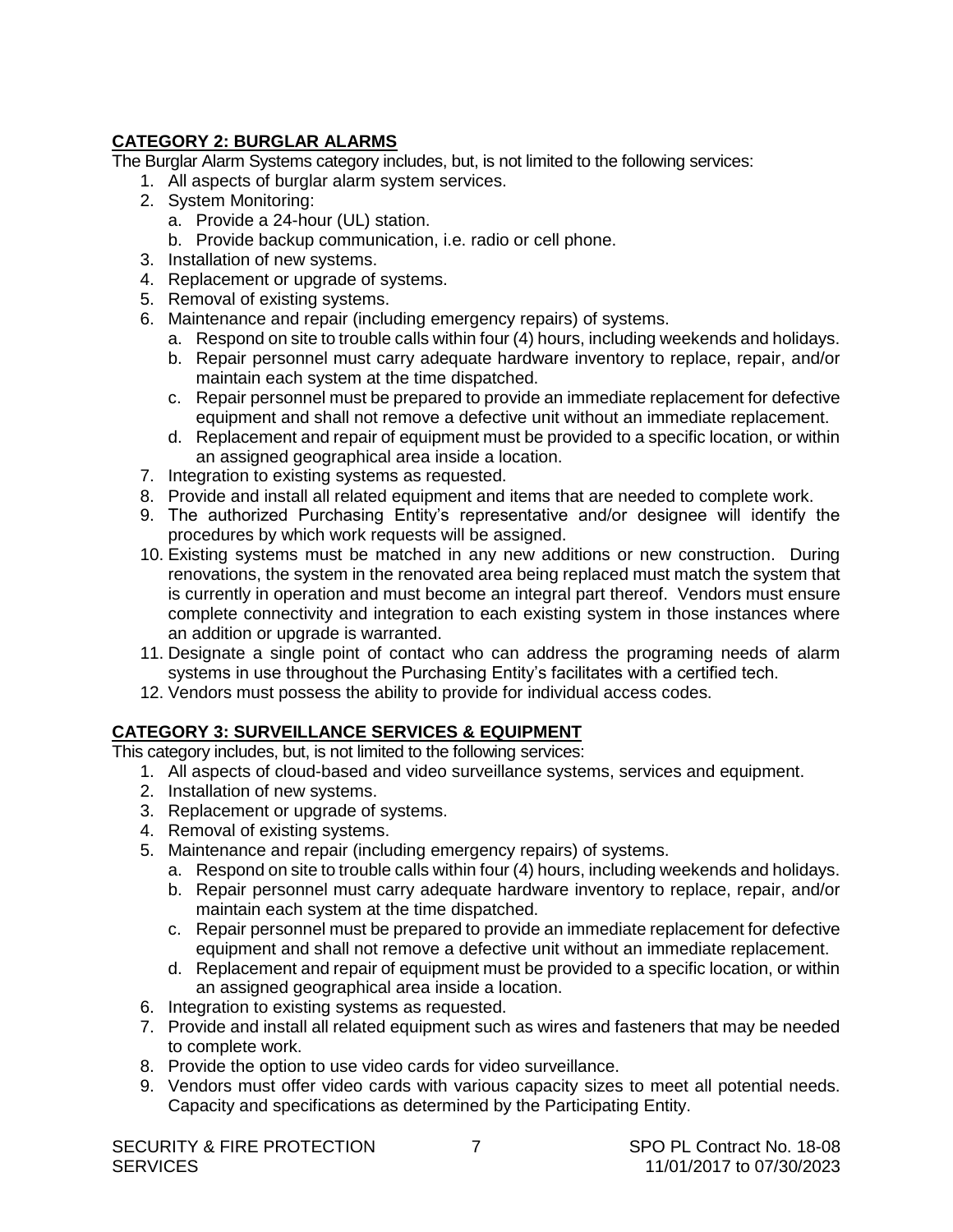- 10. Provide the option for agencies to build their own stand-alone computer to run the system, or request that the vendor build it for them.
- 11. Offer a wide variety of indoor and outdoor cameras and wireless transmitters to work in conjunction with video cards.

# **CATEGORY 4: PORTABLE FIRE EXTINGUISHERS**

The Portable Fire Extinguisher category includes, but is not limited to the following services:

- 1. Providing or replacing portable fire extinguishers;
	- a. Supply extinguisher.
	- b. Installation of extinguisher.
	- c. Removal of any old extinguisher.
- 2. Maintaining existing portable fire extinguisher;
- 3. Annual tests and inspections;
- 4. Periodic internal examination and maintenance as required by state law;
- 5. Hydrostatic testing of portable fire extinguishers as required by NFPA 10;
- 6. Vendors will provide users with a receipt for all services performed; and
- 7. Fire inspection tags will be attached to all inspected fire extinguishers.
- 8. Vendors must adhere to the following process for the safety of the staff and/or public when extinguishers are being replaced.
	- a. Replace existing extinguisher with an extinguisher that is of the same size and type temporarily while servicing the extinguisher; and
	- b. Return the serviced extinguisher to its original location and remove the temporary replacement. It is acceptable to replace the next extinguisher to be serviced at the next location with the newly serviced extinguisher, provided it is of the same size and type, and it may be mounted properly.

# **CATEGORY 5 - FIRE EXTINGUISHING SYSTEMS**

The Fire Extinguishing System category includes, but is not limited to the following services:

- 1. Installing new extinguishing systems;
	- a. Pre-engineered systems.
	- b. Engineered systems.
- 2. Replacing extinguishing systems;
- 3. Retrofitting extinguishing systems;
- 4. Maintaining extinguishing systems; and
- 5. Repairing extinguishing systems.

# **CATEGORY 6 - FIRE SPRINKLER SYSTEMS**

The Fire Sprinkler Systems category includes, but is not limited to the following services:

- 1. Installing new automatic sprinkler systems;
- 2. Replacing automatic sprinkler systems;
- 3. Retrofitting automatic sprinkler systems;
- 4. Maintaining automatic sprinkler systems; and
- 5. Repairing automatic sprinkler systems.

# **CATEGORY 7 – FIRE ALARM/PROTECTIVE HAZARD SIGNALING SYSTEMS**

The Protective Hazard Signaling Systems category is for installed devices and equipment including, but not limited to, all smoke detectors, heat detectors, carbon monoxide detectors, flame detectors, water flow switches, pull stations, remote annunciators, horns, strobes, fuses, lamps, LED's, control panels, control equipment, batteries, and wiring or cabling. This category includes, but is not limited to the following services: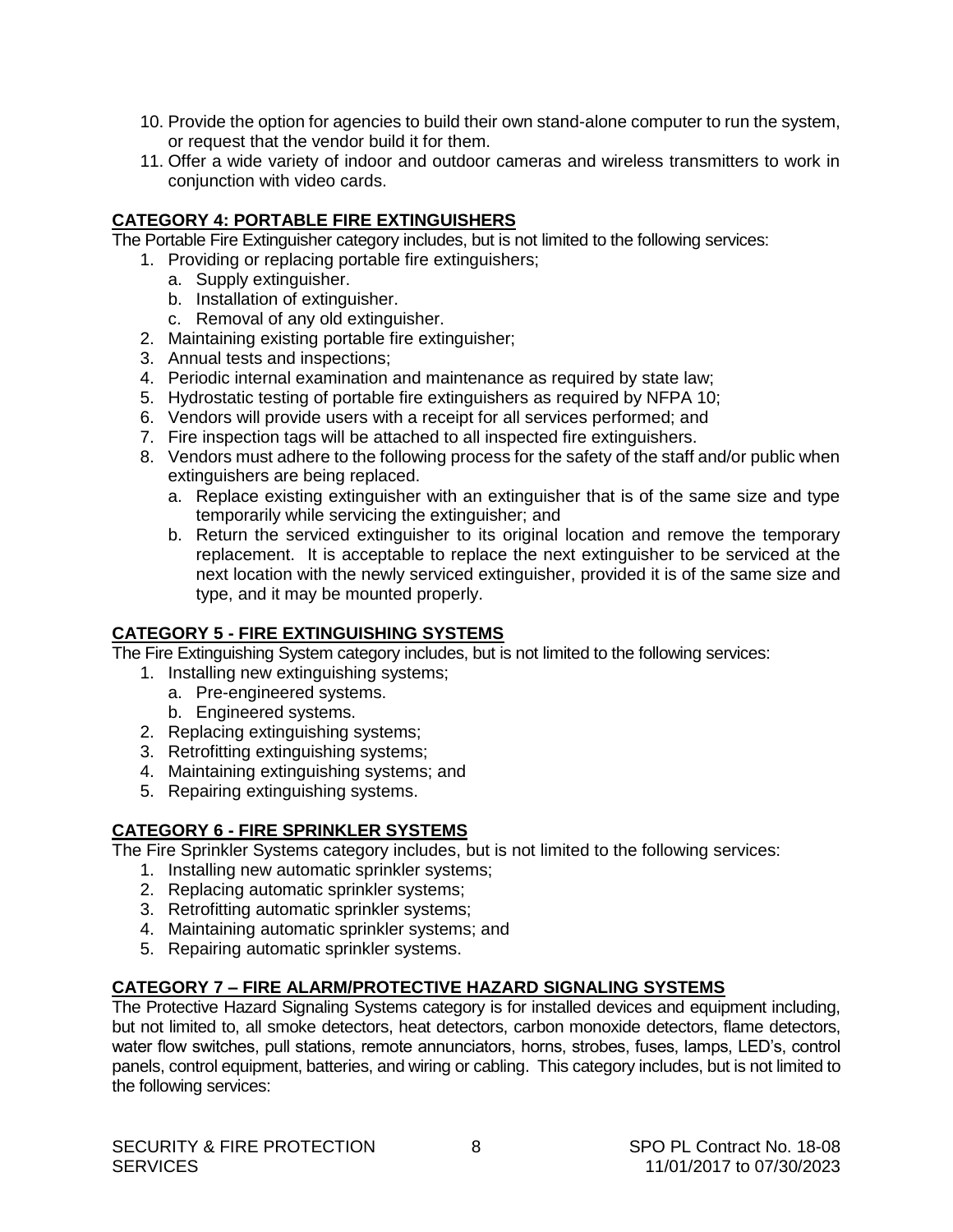- 1. Installing new alarm systems;
- 2. Replacing alarm systems;
- 3. Retrofitting of alarm systems;
- 4. Maintaining and cleaning alarm systems; and
- 5. Repairing alarm systems.

# *CATEGORY 8: HIGH SECURITY CONTROL SYSTEMS*

The High Security Control Systems category includes, but is not limited to the following services:

- 1. Replacement or upgrade of systems.
- 2. Testing, training,
- 3. The DCS category custom-integrates HMI /SCADA operator interfaces with programmable logic controllers (PLCs), and various communication subsystems to create a single integrated security system. Custom tailor, program, and configure to remotely move and secure confined individuals in a specific detention, correctional, courts holding, mental health, or similar secure facility; generally, from a 24-hour central control room supported by distributed satellite stations. Representative subsystems may include, but is not limited to:
	- a. Operator interfaces employing PC-based human-machine-interface (HMI) and supervisory control and data acquisition components (SCADA) software. Configure as client/server or peer systems. Representative pointing devices include mouse, touchscreen, or both.
	- b. Master-to-master staff intercommunications, typically on a full-duplex, dialup basis.
	- c. Door monitoring and control systems. Field device interfaces (relays, fuses, and terminals) to detention locking systems and door control programming.
	- d. Utility monitoring and control systems. Data interfaces or field device interfaces to lighting control panels and relays, power control relays and breakers, flushing control systems, water control valves, telephone cutoff relays, fan control relays, generator monitoring interfaces, transfer switch monitors and transfer relays, and similar utility monitoring and control systems.
	- e. Perimeter alarm systems. Data interfaces or field device interfaces to perimeter security and intrusion detection systems.
	- f. Duress alarm systems. Data interfaces or field device interfaces to fixed or mobile duress alarm systems, including body-worn transmitters, duress pushbuttons, and subsystems that provide locating technology.
- 4. Maintenance and repair, including emergency repairs of system.
	- a. Respond on site to trouble calls within four (4) hours, including weekends and holidays.
	- b. Adequate hardware inventory to replace, repair, and/or maintain each system at the time dispatched.
	- c. Vendor to be prepared to provide an immediate replacement for defective equipment and shall not remove a defective unit without an immediate replacement.

# **CATEGORY 9: INS ECTIONS & MONITORING**

Vendor must guarantee system performance 99% uptime and perform inspections as required by the Purchasing Entity.

# **Fire Extinguishing Systems**

The Fire Extinguishing System category includes inspections of new extinguishing systems, including:

- 1. Pre-engineered systems; and
- 2. Engineered systems.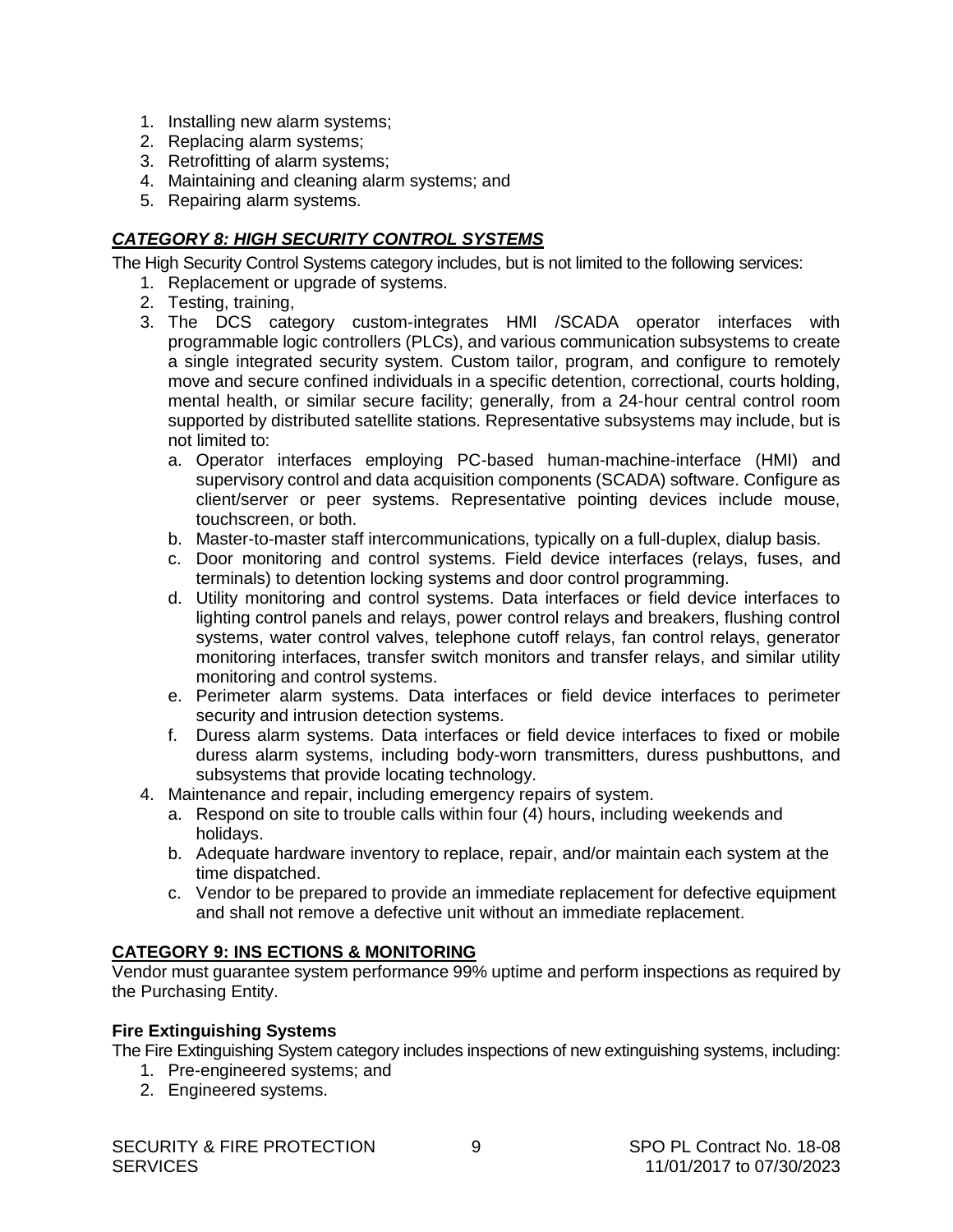# <span id="page-11-0"></span>**Fire Sprinkler Systems**

Aw**a**rded vendors will be required to perform the following annual services:

- 1. Inspect installed equipment, including alarm devices, sprinkler heads, pipes, insulation, line pressure, unusual wear/corrosion, hose connections, hose racks, fire department connections, and other equipment in accordance with all rules and regulations within the Participating Entities;
- 2. Provide condition analysis report for all equipment inspected, highlighting any potential repairs needed, including any known rules and/or regulation infractions, noting specific location/equipment and specific rule and/or regulation violated prior to any repairs;
- 3. Ensure that systems are constantly operational.

# **Fire Alarm/Protective Signaling Systems**

Awarded vendors will be required to perform the following semiannual/annual inspection services: \*\*

- 1. Inspect installed equipment, including complete testing of all fire alarm initiating devices, supervisory devices, and notification appliances;
- 2. Inspect fuses, lamps, LED's, control equipment including all wiring, connections and insulation; and
- 3. Provide the Participating Entities with a test report within 24 hours of completion, unless otherwise agreed upon in writing by both parties.

\*\* Some facilities may not accommodate one complete inspection per year of all fire alarm systems at one time. In this case, vendors will be required to service a portion of the alarm system each quarter until all systems have been inspected throughout the course the year.

### **Alarm Monitoring**

Provide a 24 hour, 7 day per week UL listed station for monitoring alarm systems, including providing backup communication using a radio or cellular service.

# **FOR ALL CATEGORIES, THE VENDOR:**

- 1. Must ensure that the facilities are in compliance with all existing Participating Entities rules and regulations;
- 2. Must be in compliance with current National Fire Protection Association (NFPA) Standards, Participating Entities Contractor's Board Licensing and Participating Entities State and Local Fire regulations at the time supplies or systems are delivered pursuant to an order under the Master Agreement;
- 3. Must ensure all services are conducted by a State Certified/Licensed Technician;
- 4. Must ensure all services are conducted in accordance with any certification requirements within Participating Entitles;
- 5. May offer additional services as related to awarded categories;
- 6. Must ensure all equipment is compatible to the best industrial standards and must function as designed after installation;
- 7. Must designate a single point of contact to be the liaison for state information technology staff to handle the day-to-day operations. References for this designee must be submitted as part of the vendor's proposal;
- 8. Must designate a single point of contact to be the liaison for state information technology staff to handle the day-to-day operations. References for this designee must be submitted as part of the vendor's proposal;
- 9. May not apply surcharges for transportation, fuel, energy, insurance or any other reason throughout the duration of the contract(s); and
- 10. Shall ensure permits must be current and remain current.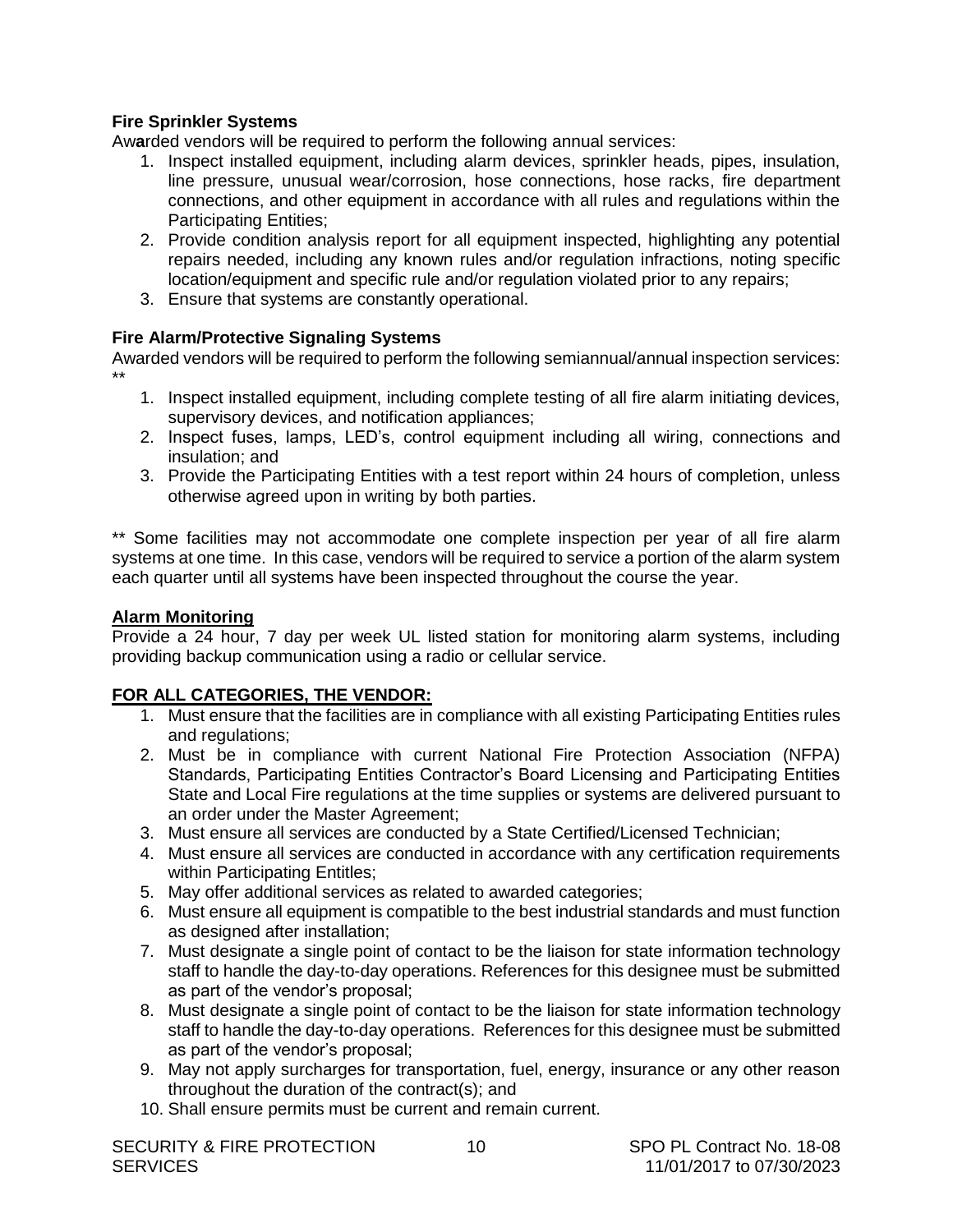- <span id="page-12-0"></span>11. When providing services, vendor must:
	- **a.** Discuss findings with the Purchasing Entity's point of contact prior to leaving site; and **b.** Submit a report including the findings no later than 24 hours after inspection.
- 12. Inspections performed shall include the cost of the initial inspection, any required maintenance, and any needed follow-up inspections (at no additional cost for the follow up inspection).
- 13. Must be an authorized reseller of any manufacturer brand offered. Certification must be made available to Participating Entities upon request.
- 14. Must not allow any part of the resulting contract from this solicitation be performed offshore of the United States by persons located offshore of the United State or by means, methods, or communications that, in whole or in part, take place offshore of the United States.

# **AGREEMENTS**

The agreement between vendors and agencies will include, but are not limited to the following:

- 1. If vendors will require agencies to sign a subordinate agreement the subordinate agreement must be approved by each Purchasing Entity prior to signing.
- 2. Awarded vendors shall provide separate quotes within 48 hours of request (unless otherwise approved by Purchasing Entity) for each new or replacement installation as required by the Purchasing Entity. Quotes should offer price differences for lease and purchase options as requested by the Purchasing Entity.
- 3. Awarded vendors shall provide separate quotes within 48 hours of request (unless otherwise approved by Purchasing Entity) for maintenance of new and existing systems as required by each Purchasing Entity. Quotes should offer price differences for lease and purchase options as requested by the Purchasing Entity.
- 4. Purchasing Entity may have proprietary equipment. It will be the vendor's responsibility to work with or notify the Purchasing Entity regarding maintenance and repair of proprietary equipment.

# **BACKGROUND CHECKS**

- 1. All background checks must be completed after contracts have been awarded, but prior to any work being done.
- 2. All vendors' employees providing on-site services to this contract must be required to submit to and pass background checks. Upon request from Purchasing Entities, vendors must provide copies of background checks or submit to additional security requirements.
- 3. All costs associated with background checks will be at vendor's expense.
- 4. It is the vendor's responsibility to ensure the following:
	- a. Vendors must not begin work on the contract until clearance has been issued by the Purchasing Entity; and
	- b. Notification and access to facilities will be pre-authorized by Purchasing Entities.

# **PUBLIC WORKS PROJECTS**

- 1. Any projects that are federally funded may be subject to the requirements of Davis-Bacon Act and/or the Davis-Bacon Wage Decision.
- 2. Labor prices for affected projects may be negotiated between the using entity and the contractor, provided the contractor provides adequate documentation for any negotiated increase.
	- a. Documentation may include payroll records, copies of wage decisions, and/or other information that establishes a clear difference between the contractor's standard wage and the prevailing Davis-Bacon wage for any affected employee for that project.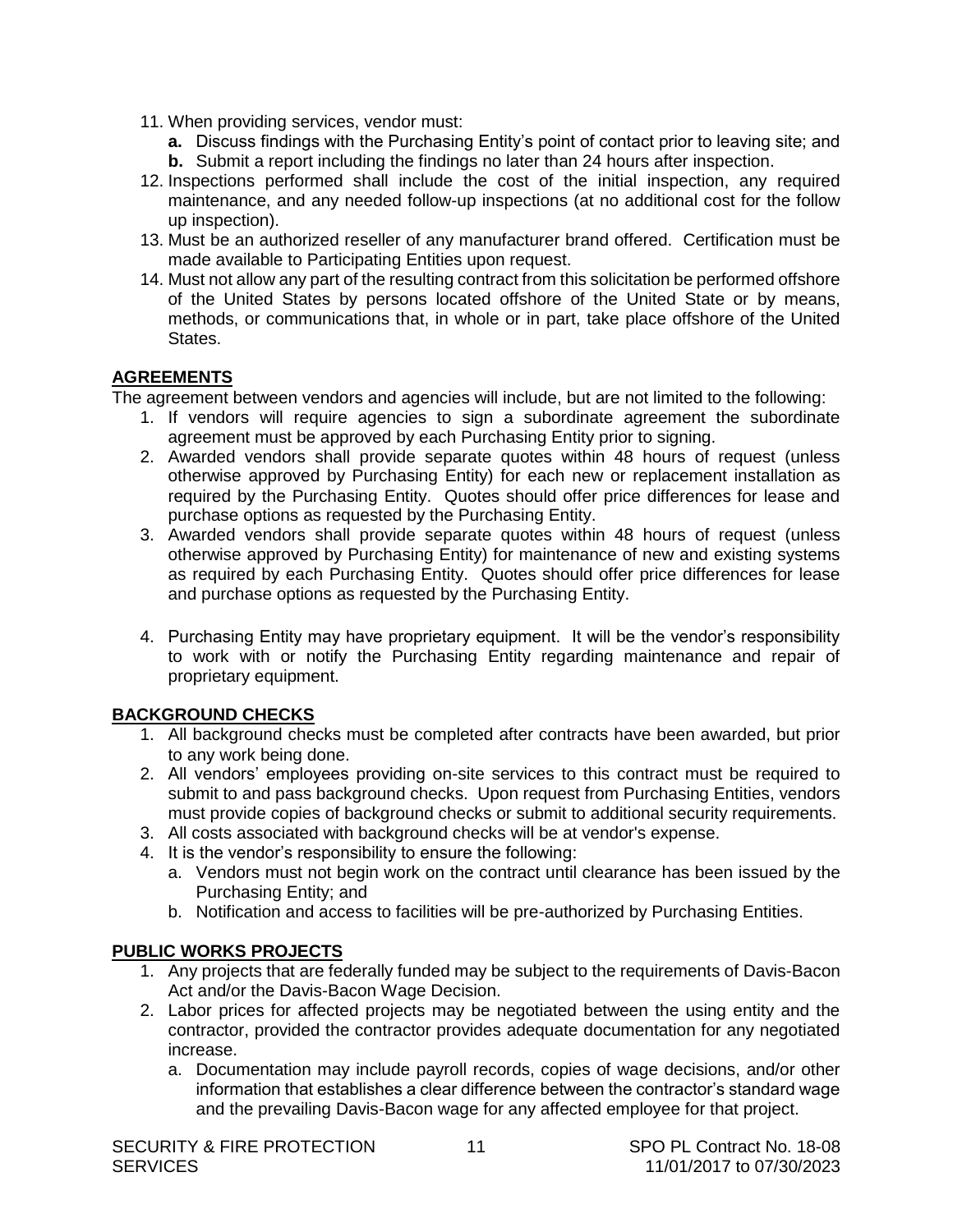- <span id="page-13-0"></span>b. Under no circumstances will that price be increased by an amount higher than the difference between the normal hourly rate and the hourly rate required by the applicable Davis-Bacon Wage Decision.
- 3. Vendors must include in job quotes the standard business hours and prevailing wage rate for the job location. Quotes should include shift differential, if any, for working nights and weekends.
- 4. Jobsites must be cleaned every day.
- 5. Awarded vendor(s) must complete any punch lists within five (5) days of receipt. Exceptions to this standard may be addressed on an individual project basis.
- 6. Asbestos
	- a. Asbestos may be present within State-owned facilities, and may be encountered in previously inspected buildings.
	- b. Upon discovering asbestos or a suspected asbestos-containing material (ACM), all work shall immediately stop in the affected area and contact the project manager and/or building owner;
	- c. The project manager and/or building owner shall assume responsibility for taking material samples for testing; and
	- d. The project manager/building owner will convey all pertinent information regarding asbestos test results to the vendor and, if necessary, conduct any required remediation prior to resuming work in the affected area.
	- e. All remediation work must be performed by a contractor specifically licensed and/or certified to perform asbestos remediation.
	- f. Vendors may be held liable for violations of any applicable federal, state and/or local environmental laws or regulations, whether committed through action or inaction.

# **GENERAL REQUIREMENTS**

- 1. Vendors must guarantee workmanship at vendors' expense for a period of twelve (12) months from date of installation.
- 2. Work shall be performed in accordance with manufactures' recommendations and with all current local codes, regulations, and installation guidelines.
- 3. The awarded vendor(s) may be required to do some work after normal business hours (8am-5pm, unless otherwise specified by the Purchasing Entity); however, it is anticipated that most work will be completed during normal business hours.
- 4. Vendor staff is responsible for performing a standard site walk-through and providing competent personnel to perform the specific scope(s) required. Due to the nature of these scopes of work and the liability involved, each Purchasing Entity will have the final determination of competency in all matters regarding personnel provided by the vendor.
- 5. Once the awarded vendor(s) has possession of the equipment to be installed, the responsibility for all equipment, including storage during installation work, shall be at the awarded vendor's expense when storage space is unavailable at the jobsite.

# **PENALTY FOR IMPROPER PRICING**

- 1. It is the vendor's responsibility to ensure that all prices proposed for all projects are accurate and consistent with the terms of the contract.
- 2. For all projects completed under this contract: if a vendor submits an invoice containing incorrect pricing in favor of the vendor, that vendor shall submit a new, corrected invoice with a 25% reduction in cost for each incorrectly priced item.
- 3. If vendor continues to provide incorrect invoicing each Purchasing Entity has the option to cancel their contract in its entirety without penalty.
- 4. Vendors are not allowed to aggregate fees into contract after award has been made. Failure to comply may be grounds for cancellation.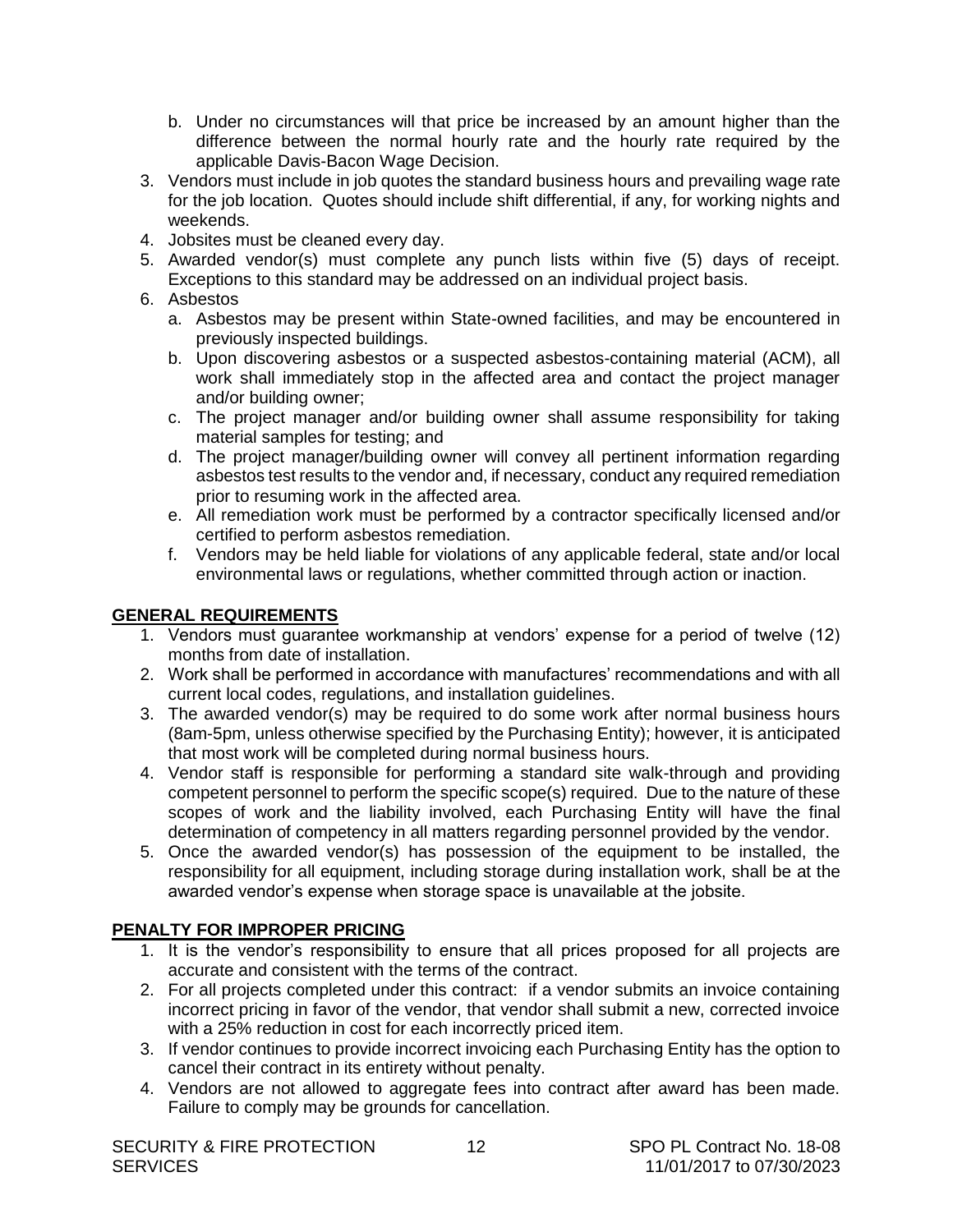# <span id="page-14-0"></span>**STANDARD OF PERFORMANCE AND ACCEPTANCE**

- 1. The Standard of Performance applies to all product(s) purchased under this Master Agreement, including any additional, replacement, or substitute product(s), as well as any product(s) which are modified by or with the written approval of the vendor and acceptance by the Purchasing Entity.
- 2. The Acceptance Testing period shall be seven (7) calendar days, or any other time period identified in the solicitation or the Participating Addendum, beginning with the day after the product is installed certification is received that the product is ready for Acceptance Testing.
- 3. If the product does not meet the Standard of Performance during the initial period of Acceptance Testing, the Purchasing Entity may, at its discretion, continue Acceptance Testing on a day-to-day basis until the Standard of Performance is met.
- 4. Upon rejection, the vendor will have three (3) calendar days to cure any Standard of Performance issue(s).
- 5. If, after the cure period, the product still has not met the Standard of Performance, the Purchasing Entity may, at its option:
	- a. Declare the vendor to be in breach and terminate the order;
	- b. Demand a replacement product from the vendor at no additional cost to Participating Entity; or
	- c. Continue the cure period for an additional time period agreed upon by the Participating Entity and the vendor.
- 6. Vendor shall pay all costs related to the preparation and shipping of returned products.
- 7. No product shall be accepted and no charges shall be paid until the Standard of Performance is met.
- 8. The warranty period will begin upon the Purchasing Entity's approval.

# **TRAVEL**

1. Travel expense, when applicable, is negotiated between the agency and the contractor.

# **AUTHORIZATION TO WORK**

1. Contractor is responsible for ensuring that all employees and/or subcontractors are authorized to work in the United States.

# **SYSTEM COMPLIANCE WARRANTY**

1. Licensor represents and warrants: (a) that each Product shall be Date Compliant; will operate consistently, predictably and accurately, without interruption or manual intervention, and in accordance with all requirements of this Agreement, including without limitation the Applicable Specifications and the Documentation, during each such time period, and the transitions between them, in relation to dates it encounters or processes; (b) that all date recognition and processing by each Product will include the Four Digit Year Format and will correctly recognize and process the date of February 29, and any related data, during Leap Years; and (c) that all date sorting by each Product that includes a "year category" shall be done based on the Four Digit Year Format.

# **EXPRESS WARRANTIES**

For the period specified on the face of the Contract, Contractor warrants and represents each of the following with respect to any goods provided under the Contract, except as otherwise provided on incorporated attachments: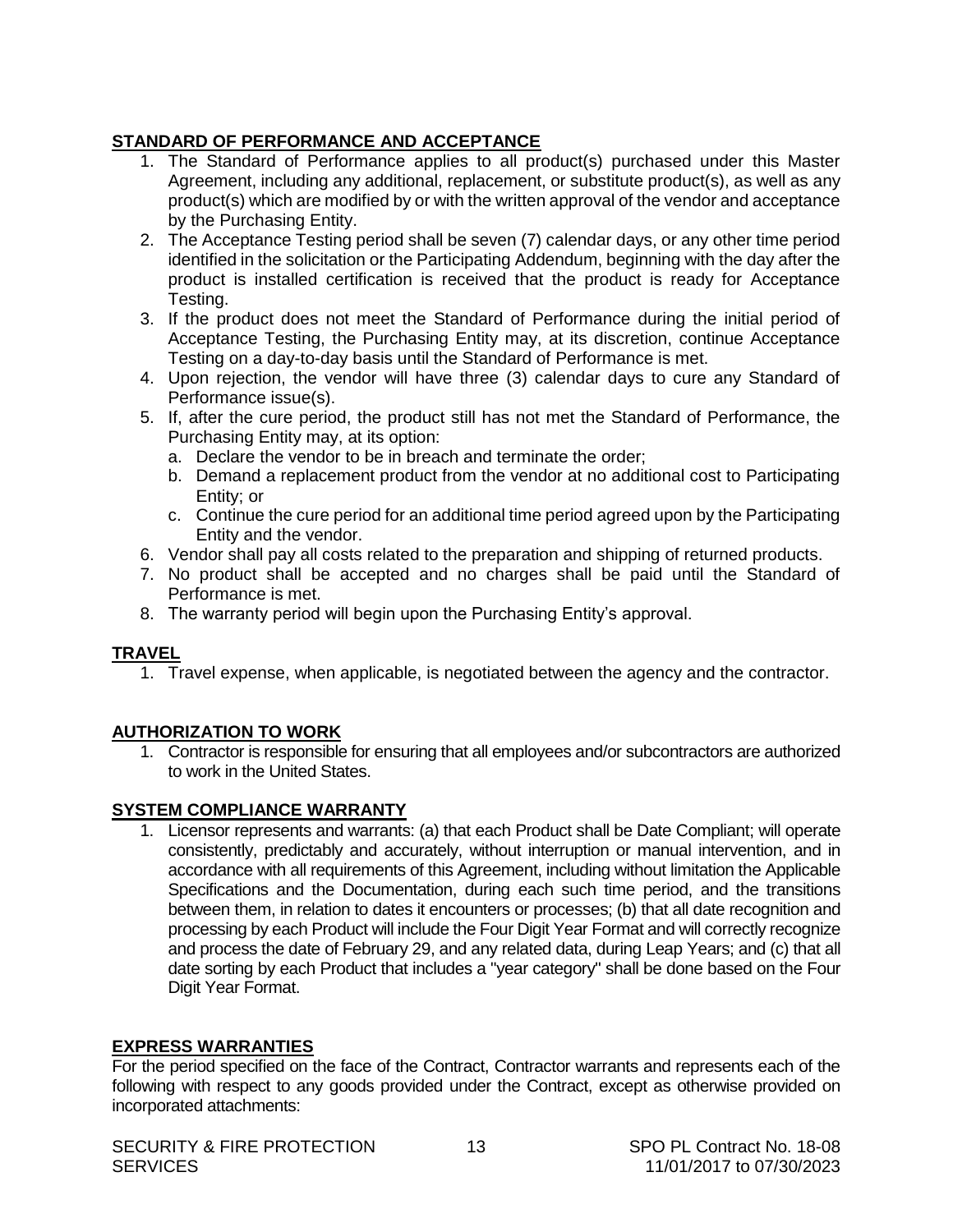1. Fitness for Particular Purpose The goods shall be fit and sufficient for the particular purpose set forth in the RFP or other solicitation documents.

2. Fitness for Ordinary Use

The goods shall be fit for the purpose for which goods of a like nature are ordinarily intended, it being understood that the purpose for the goods covered by the Contract are ordinarily intended is general government administration and operations.

- 3. Merchantable, Good Quality, No Defects The goods shall be merchantable, of good quality, and free from defects, whether patent or latent, in material and workmanship.
- 4. Conformity

The goods shall conform to the standards, specifications and descriptions set forth in the incorporated attachments. If Contractor has supplied a sample to the State, the goods delivered shall conform in all respects to the sample and if the sample should remain in the State's possession it shall be identified by the word "sample" and the signature of Contractor's sales representative.

5. Uniformity

The goods shall be without variation, and shall be of uniform kind, quality, and quantity within each unit and among all units.

6. Packaging and Labels

The goods shall be contained, packaged, and labeled so as to satisfy all legal and commercial requirements applicable to use by a government agency, including without limitation, OSHA material safety data sheets and shall conform to all statements made on the label.

7. Full Warranty

The foregoing warranties are "full" warranties within the meaning of the Magnuson-Moss Warranty - Federal Trade Commission Improvement Act, 15 U.S.C. § 2301 et seq., and implementing regulations 16 C.F.R. pts. 700-703, if applicable to this transaction.

#### 8. Infringement Indemnity Refer to *Attachment A ~ NASPO ValuePoint Master Agreement Terms and Conditions*, Section 33.

9. Usage of Trade; Course of Dealings; Implied Warranties

Contractor shall also be bound by any other implied warranty that, at the time of execution of the Contract, prevails in the trade of government in the marketing area in and about the State of Nevada. Contractor shall also be bound by any other implied warranty arising through course of dealings between Contractor and the State from and after the execution of the Contract. Contractor shall also be bound by all warranties set forth in Nevada's Uniform Commercial Code (NRS Title 8) in effect on the date of execution of the Contract.

10. Warranties Cumulative

It is understood that warranties created by the Contract, whether express or implied, as well as all warranties arising by operation of law that affect the rights of the parties under the Contract, are cumulative and should be construed in a manner consistent with one another.

11. Priority of Warranties

If it is held by a court of competent jurisdiction that there is an irreconcilable conflict between or among any of the warranties set forth in the Contract and any warranties implied by law, the parties agree that the specifications contained in the Contract shall be deemed technical and mere language of description.

12. Beneficiaries of Warranties Benefit of any warranty made in the Contract shall be in favor of the State of Nevada and Participating Entities, any of their political subdivisions or agencies, and any employee or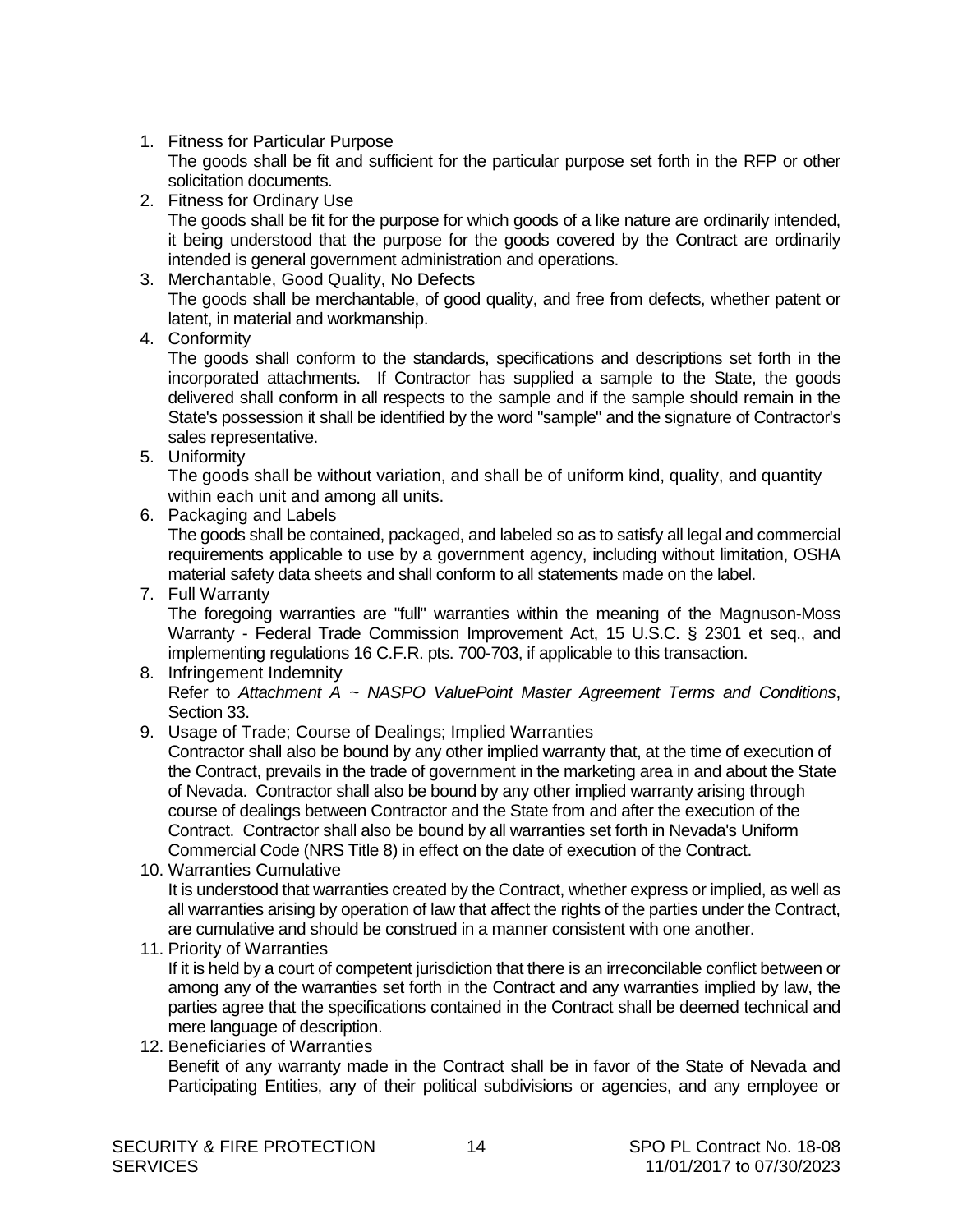licensee thereof who uses the goods, and the benefit of any warranty shall apply to both personal injury and property damage.

- 13. Delivery; Inspection; Acceptance; Risk of Loss
	- Contractor agrees to deliver the goods as indicated in the Contract, and upon acceptance by the State, title to the goods shall pass to the State unless otherwise stated in the Contract. The State shall have the right to inspect the goods on arrival and, within a commercially reasonable time, the State must give notice to Contractor of any claim or damages on account of condition, quality, or grade of the goods, and the State must specify the basis of the claim in detail. Acceptance of the goods is not a waiver of UCC revocation of acceptance rights or of any right of action that the State may have for breach of warranty or any other cause. Unless otherwise stated in the Contract, risk of loss from any casualty, regardless of the cause, shall be on Contractor until the goods have been accepted and title has passed to the State. If given any, the State agrees to follow reasonable instructions regarding return of the goods.
- 14. No Arrival; No Sale

The Contract is subject to provisions of no arrival, no sale terms, but proof of shipment is to be given by Vendor, each shipment to constitute a separate delivery. A variation of ten days in time of shipment or delivery from that specified herein does not constitute a ground for rejection. The State may treat any deterioration of the goods as entitling the State to the rights resulting from a casualty to the identified goods without regard to whether there has been sufficient deterioration so that the goods no longer conform to the Contract.

15. Price; Taxes; Payment

The price quoted is for the specified delivery, and, unless otherwise specified in the Contract, is F.O.B. to the delivery address specified above. Unless otherwise specified in the Contract, the price does not include applicable federal or State sales, use, excise, processing or any similar taxes, or duty charges, which shall be paid by the State, or in lieu thereof, the State shall provide Vendor with a tax exemption certificate acceptable to the applicable taxing authority. Unless otherwise specified in the Contract, payment shall be made for Orders by State agencies by warrant drawn on the State of Nevada (in accordance with Nevada law) and mailed to Vendor at the address specified above (or to assignee if assignment is acknowledged by the State) within the time specified above.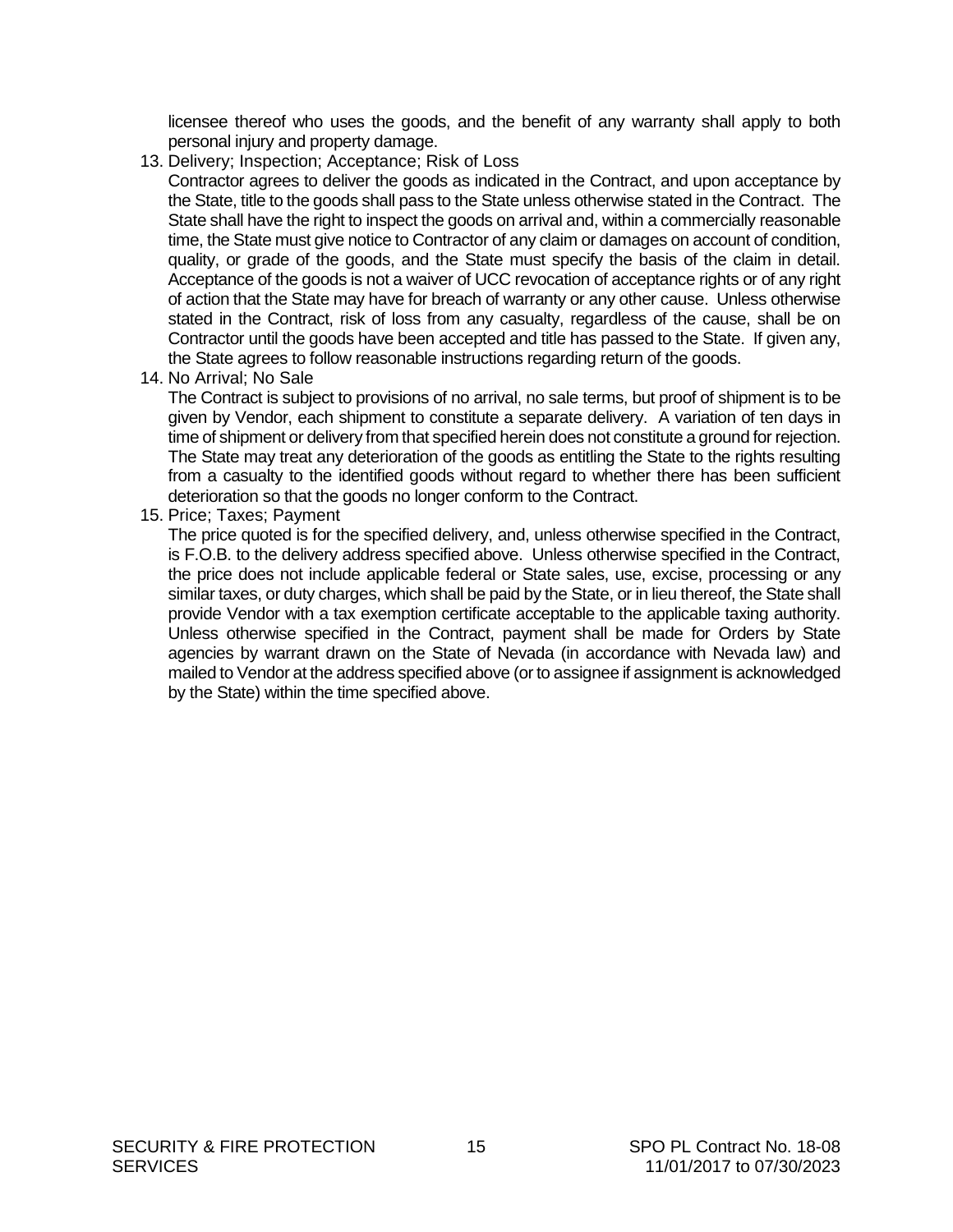# **AGENCY INSTRUCTIONS – FOR PRICE QUOTES**

- <span id="page-17-0"></span>1. For purchases under \$5,000:
	- a. Obtain a minimum of one (1) written price quote from a contractor or authorized reseller.
	- b. Form SPO-010 is optional.
	- c. Award can be made on best value.
- 2. For purchases over \$5,000:
	- a. Obtain a written price quote from two different contractors.
	- b. Complete Form SPO-010.
	- c. Award can be made on best value.

Agencies will verify with awarded vendor to have all required licenses and certifications in place prior to providing any services. Depending on the scope of project, a contractor license(s) may be required but not limited to: C-15 (Electronic systems contractor), C-15a (Fire and burglar alarm contractor), C-13 (Electrical contractor), C-20 (Fire protection contractor), C-20a (Fire repressant systems contractor), or C-37 (Plumbing contractor).

Personnel conducting or participating in utilizing Price List Contract No. 18-08 is responsible to complete form SPO-010, *Record of Procurement* for purchases of \$5,000 or more.If unable to obtain the minimum number of price quotes, written justification is explained in Part C. If award is not made to the lowest bidder, written justification is explained in Part D. The approved Form SPO-010 is kept in the procurement/contract file.

**CONSIDERATION OF QUOTES.** Agencies shall consider all responsive and responsible quotes received. An award shall be made to the Contractor(s) offering the lowest price. If the lowest price does not meet the agencies specification requirement, the award may be made to the vendor(s) whose offer represents the best value to the agency. Best value means the most advantageous offer determined by evaluating and comparing all relevant criteria in addition to price so that the offer meeting the overall combination that best services the agency is selected.

Agencies shall inform Contractor, that price quotes are in reference to the *NASPO ValuePoint Security & Fire Protection Services Master Agreement No. 3407 and the State Procurement Office Price List Contract No. 18-08.*

**FORM SPO-010**, *Record of Procurement* is available on the SPO website: [http://spo.hawaii.gov](http://spo.hawaii.gov/); click on *Forms* on the SPO homepage.

# **KEY BENEFITS:**

- Combining two NASPO contracts, security and fire protection services, into one contract.
- The markup percentage will include costs for: shipping, configuration, kitting, processing, reporting, warehousing, ValuePoint and Participating Entity fees.
- The inspection and monitoring services category was added to enhance the usability of the contract.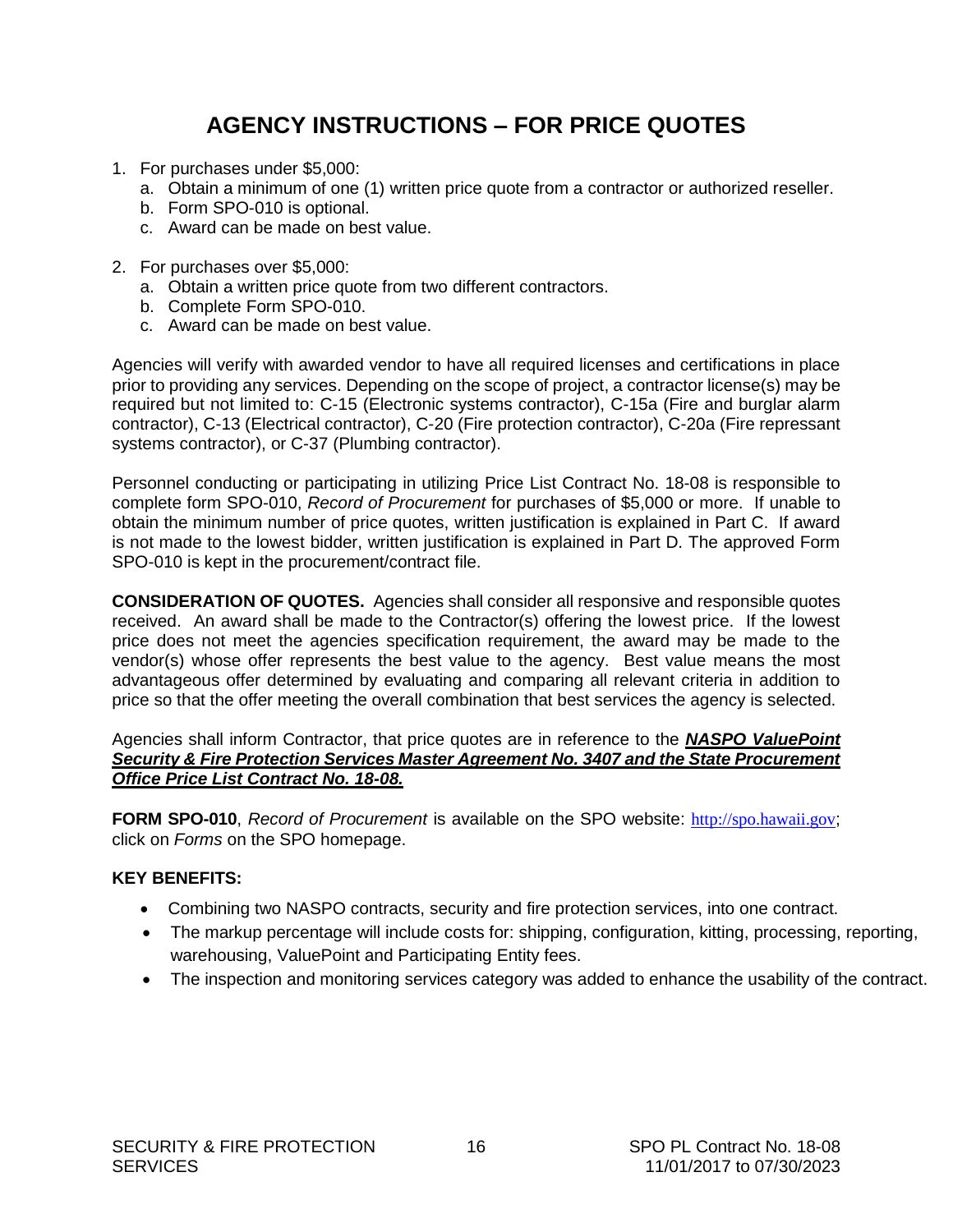# **ADT COMMERCIAL LLC**

### <span id="page-18-0"></span>**For General Questions, please contact ADT Commercial LLC**

Rick Osborne 99-930 Iwaena Street, Unit B102 Aiea, HI 96701 Phone: (808) 484-4000 Email: [Rosborne@adt.com](mailto:Rosborne@adt.com)

**Remit Payment To:**

99-930 Iwaena #B-102 Aiea, HI 96701 Vendor Code: 357384-00

# **Payments are made to ADT Commercial LLC.**

1. For price quotes, product information, changes, billings, delivery status, please contact:

Rick Osborne 99-930 Iwaena Street, Unit B102 Aiea, HI 96701 Phone: (808) 484-4000 Email: [Rosborne@adt.com](mailto:Rosborne@adt.com)

Please cc: Name: Mr Patrick Leek, Regional Director Enterprise Sales Phone: (480) 353-0712 Email: [PatLeek@adt.com](mailto:PatLeek@adt.com)

- 2. Agencies shall provide the following information when requesting for price quotes:
	- (1) The services or supplies being delivered;
	- (2) The place and requested time of delivery;
	- (3) A billing address;
	- (4) The name, phone number, and address of the Purchasing Entity representative;
	- (5) The price per hour or other pricing elements consistent with this Master Agreement and the contractor's proposal.
	- (6) A ceiling amount of the order for services being ordered; and
	- (7) The Master Agreement No. 3407.
- 3. For ADT Commercial pricing, go to: [https://www.naspovaluepoint.org/portfolio/security-fire-protection-services-2017-](https://www.naspovaluepoint.org/portfolio/security-fire-protection-services-2017-2022/aronson-security-group-inc/) [2022/aronson-security-group-inc/](https://www.naspovaluepoint.org/portfolio/security-fire-protection-services-2017-2022/aronson-security-group-inc/)

Click on "Cost Proposal"

4. All Proposals received from ADT Commercial LLC must state NASPO ValuePoint 3407 to ensure proper compliance with the pricing being submitted.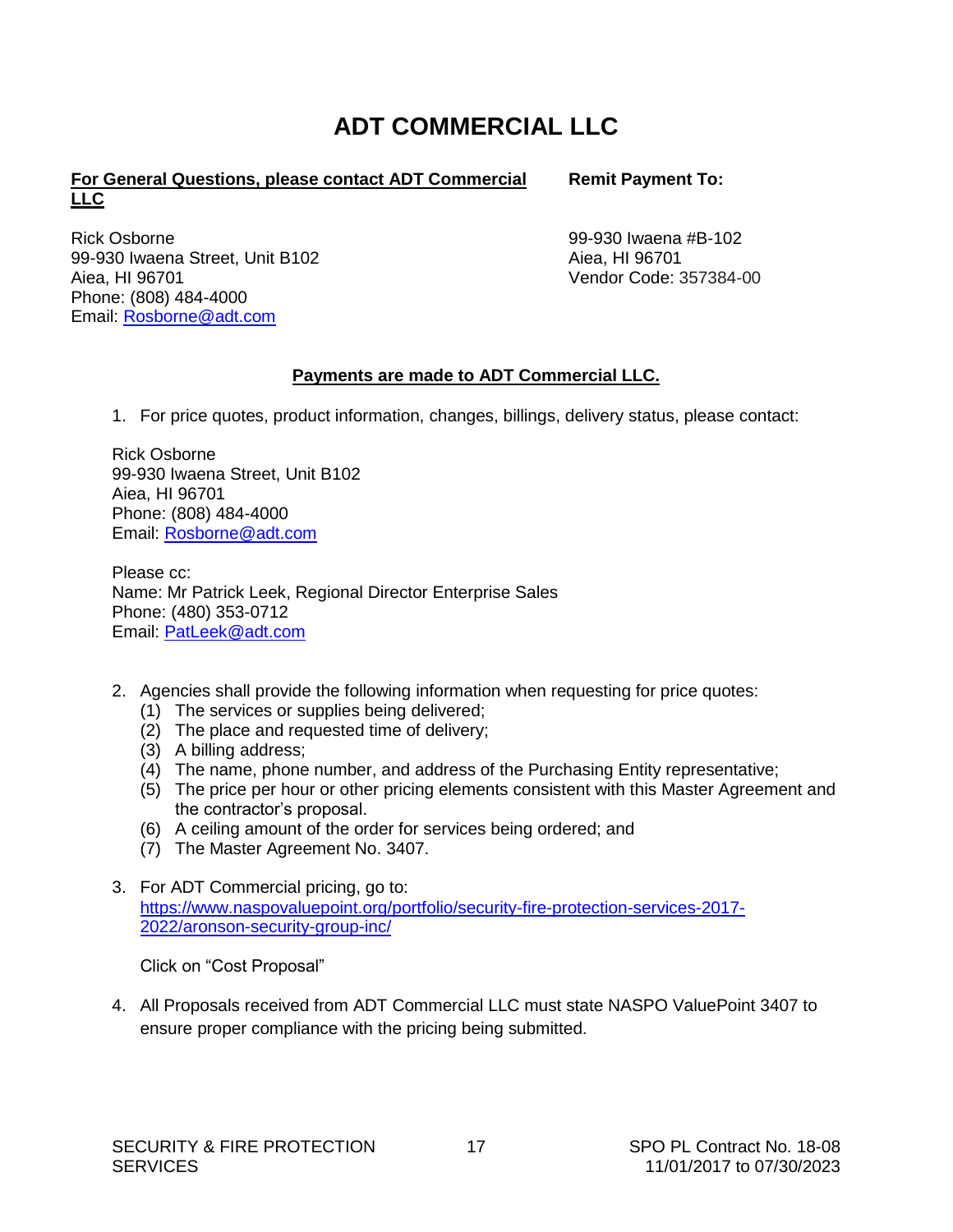# **ADT COMMERCIAL LLC ALL ISLANDS**

<span id="page-19-0"></span>**CATEGORY 1: ACCESS CONTROL SYSTEMS**

**CATEGORY 2: BURGLAR ALARMS**

**CATEGORY 3: SURVEILLANCE SVCS & EQ (CCTV)**

**CATEGORY 8: HIGH SECURITY CONTROL SYSTEMS**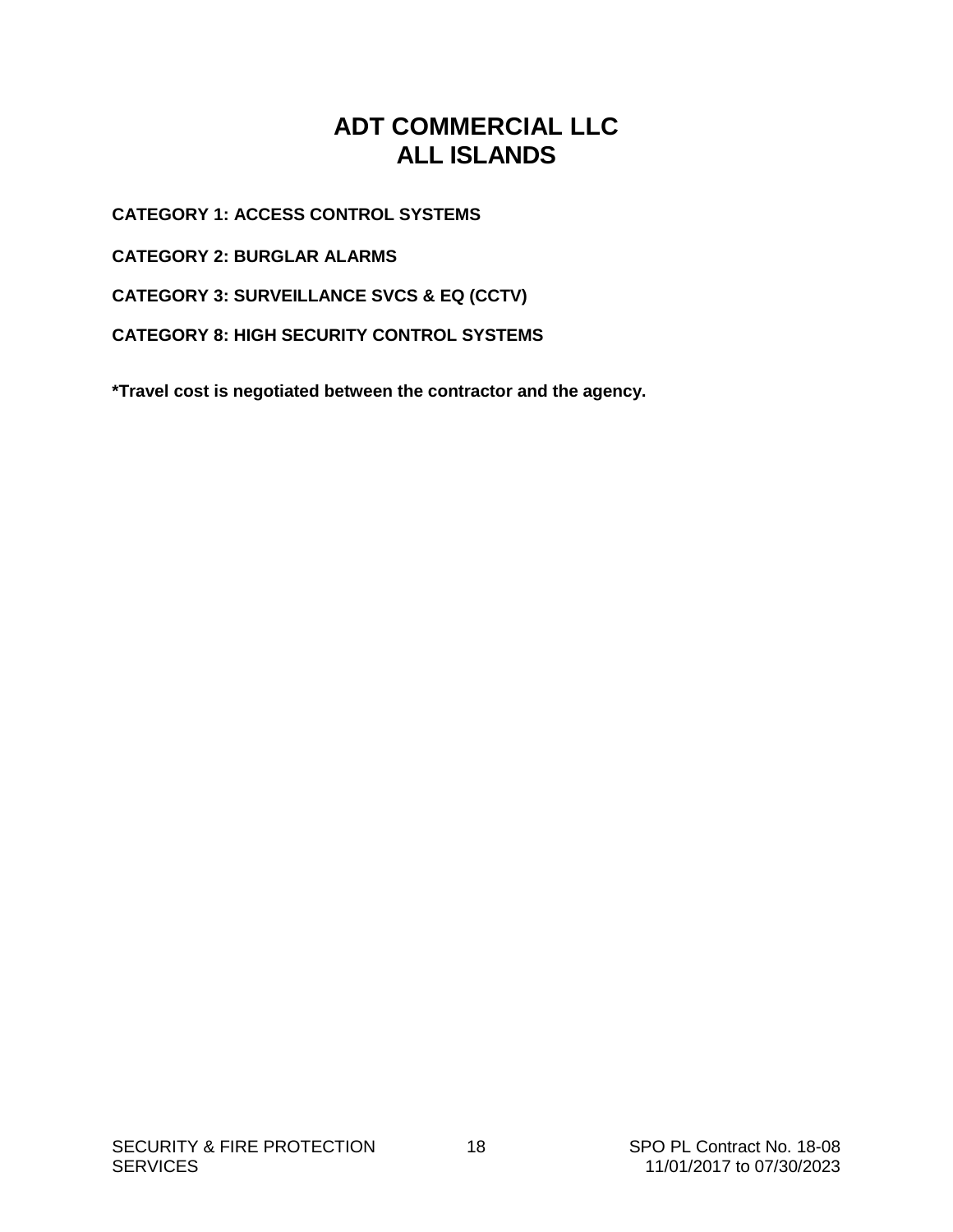# **CONVERGINT TECHNOLOGIES LLC**

#### **For General Questions, please contact Convergint Technologies LLC**

Carrie Miller Service Supervisor 5860 W. Las Positas Blvd. Suite 7 Pleasanton, CA 94588 Phone: (510) 300-2801 Email: [carrie.miller@convergint.com](mailto:carrie.miller@convergint.com) Convergint Technologies LLC 35257 Eagle Way

Chicago, IL 60678-1352 Vendor Code: 355263-00

#### **Remit Payment To Remit Purchase Order**

[jay.morrison@convergint.com](mailto:jay.morrison@convergint.com)

#### **Contract Questions or Items requiring escalation:**

Name: Katelyn Wheeler One Commerce Drive Schaumburg, IL 60173 Phone: 301-291-7529 Email: katelyn.wheeler@convergint.com

#### **Payments are made to Convergint Technologies LLC.**

1. For price quotes, product information, changes, billings, delivery status, please contact:

Primary: Name: Jason Oyadomari 3375 Koapaka Street, Suite F253, Honolulu, HI 96819 Phone: (808) 222-1419 Email: [Jason.Oyadomari@Convergint.com](mailto:Jason.Oyadomari@Convergint.com) Please cc: Name: Katelyn Wheeler One Commerce Drive Schaumburg, IL 60173 Phone: 301-291-7529 Email: katelyn.wheeler@convergint.com

#### **Authorized Reseller:**

Integrated Security Technologies Name: Kory Rasmussen Account Executive 94-1388 Moaniani St. Ste 204 Waipahu, HI 96797 [krasmussen@istechs.net](mailto:krasmussen@istechs.net) (808) 294-4613

Blackhawk Security LLC Name: Tom Keener CEO 2800 Woodlawn Dr., Suite 132 Honolulu, HI 96822 [tom@blackhawksecurity.info](mailto:tom@blackhawksecurity.info) (808) 286-3391

- 2. Agencies shall provide the following information when requesting for price quotes:
	- (1) The services or supplies being delivered;
	- (2) The place and requested time of delivery;
	- (3) A billing address;
	- (4) The name, phone number, and address of the Purchasing Entity representative;
	- (5) The price per hour or other pricing elements consistent with this Master Agreement and the contractor's proposal.
	- (6) A ceiling amount of the order for services being ordered; and
	- (7) The Master Agreement No. 3407.
- 3. For Convergint Technologies pricing, go to: <https://www.naspovaluepoint.org/portfolio/security-fire-protection-services-2017-2022/convergint-technologies-llc/>

Click on "SDI – Cost Proposal"

All Proposals received from Convergint Technologies LLC must state NASPO ValuePoint 3407 to ensure proper compliance with the pricing being submitted.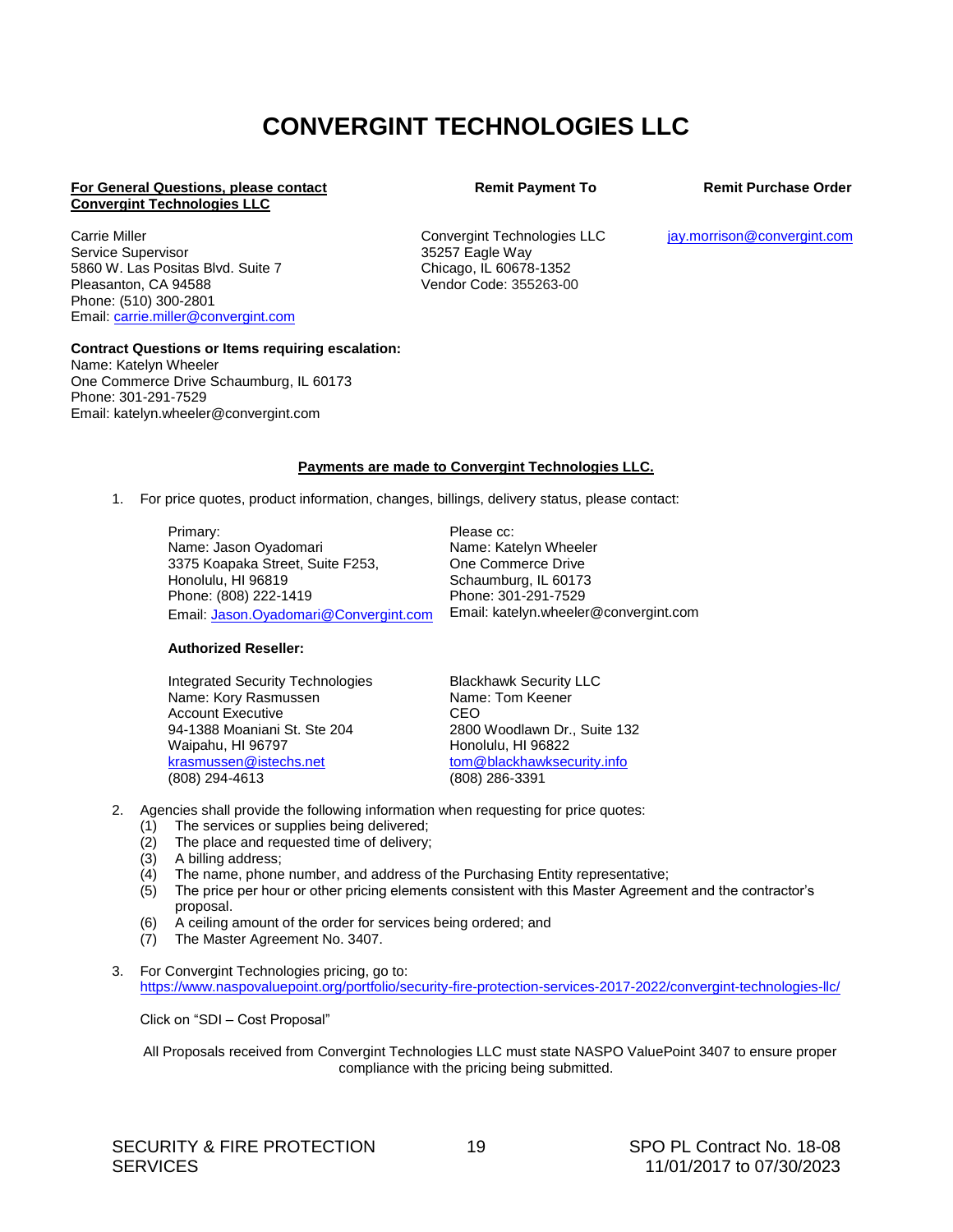# **CONVERGINT TECHNOLOGIES LLC ALL ISLANDS**

<span id="page-21-0"></span>**CATEGORY 1: ACCESS CONTROL SYSTEMS**

**CATEGORY 3: SURVEILLANCE SVCS & EQ (CCTV)**

**CATEGORY 7: FIRE ALARM/PROTECTIVE SIGNALING SYSTEMS**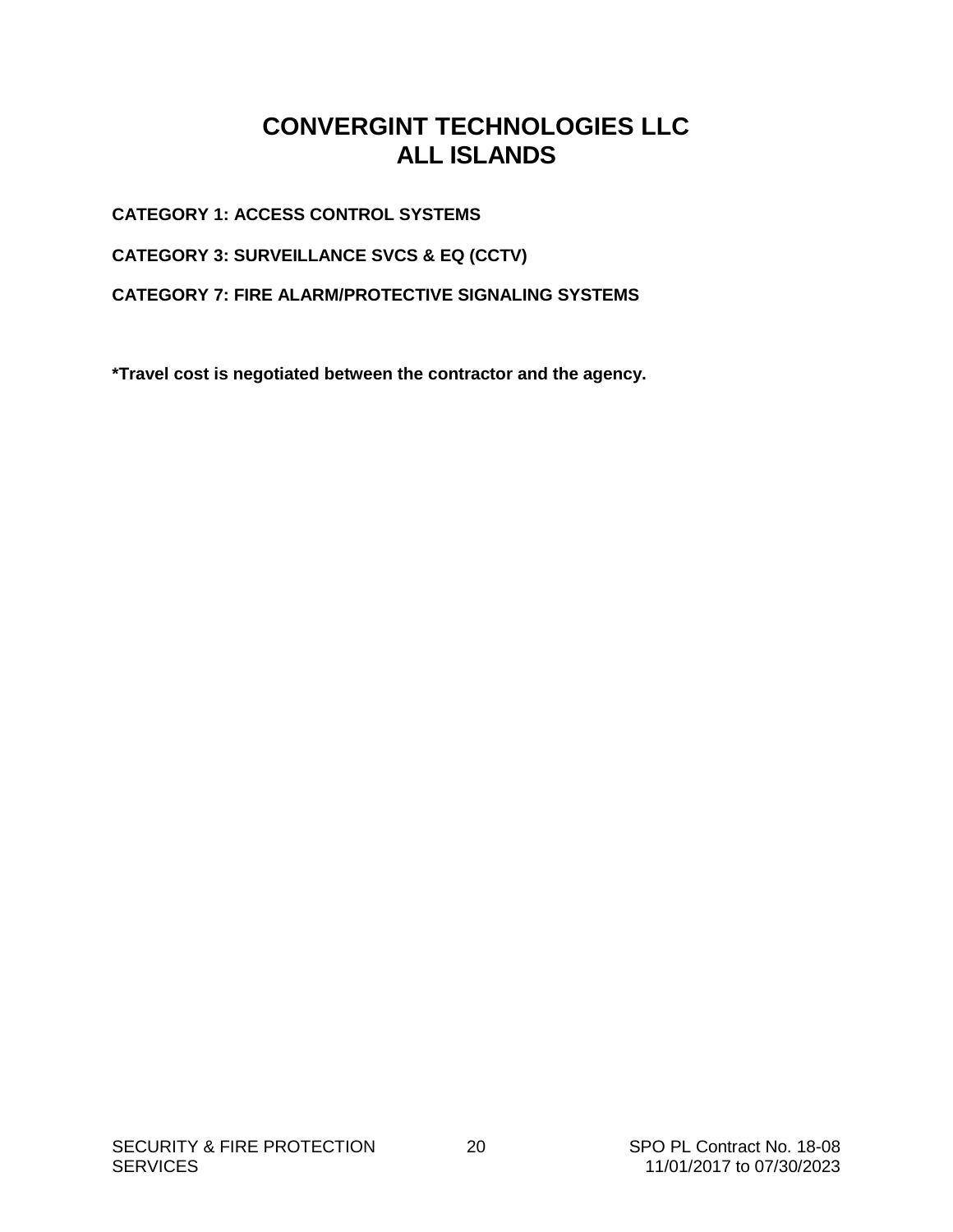# **INTRAWORKS, INC. (expires 07/31/2022)**

#### <span id="page-22-0"></span>**For General Questions, please contact Intraworks, Inc.**

### **Intraworks, Inc.**

Jennifer Valentine 505-884-1970 ext 1117 [jvalentine@intraworksusa.com](mailto:jvalentine@intraworksusa.com)

### **Payments are made to IntraWorks, Inc. or to Authorized Resellers**

1. For price quotes, product information, changes, billings, delivery status, please contact:

### **Authorized Reseller:**

#### Hawaiya Technologies, Inc. **Dorvin D. Leis Co., Inc.**

988 N. Nimitz Hwy Honolulu HI 96817-4518 Vendor Number: 286678-00 Mun-Won Chang (808) 372-7288 [mwchang@hawaiyatech.com](mailto:mwchang@hawaiyatech.com)

202 Lalo Street Kahului, HI 96732 Vendor Number: 106439-00 Kyle Swendrowski (808) 841-2112 [KyleS@leisinc.com](mailto:KyleS@leisinc.com)

- 2. Agencies shall provide the following information when requesting for price quotes:
	- (1) The services or supplies being delivered;
	- (2) The place and requested time of delivery;
	- (3) A billing address;
	- (4) The name, phone number, and address of the Purchasing Entity representative;
	- (5) The price per hour or other pricing elements consistent with this Master Agreement and the contractor's proposal.
	- (6) A ceiling amount of the order for services being ordered; and
	- (7) The Master Agreement No. 3407.
- 3. For IntraWorks, Inc. pricing, go to: [http://www.naspovaluepoint.org/portfolio/security-fire-protection-services-2017-](http://www.naspovaluepoint.org/portfolio/security-fire-protection-services-2017-2022/intraworks-inc/) [2022/intraworks-inc/](http://www.naspovaluepoint.org/portfolio/security-fire-protection-services-2017-2022/intraworks-inc/)

Click on "Intraworks – Cost Proposal"

All Proposals received from IntraWorks, Inc. must state NASPO ValuePoint 3407 to ensure proper compliance with the pricing being submitted.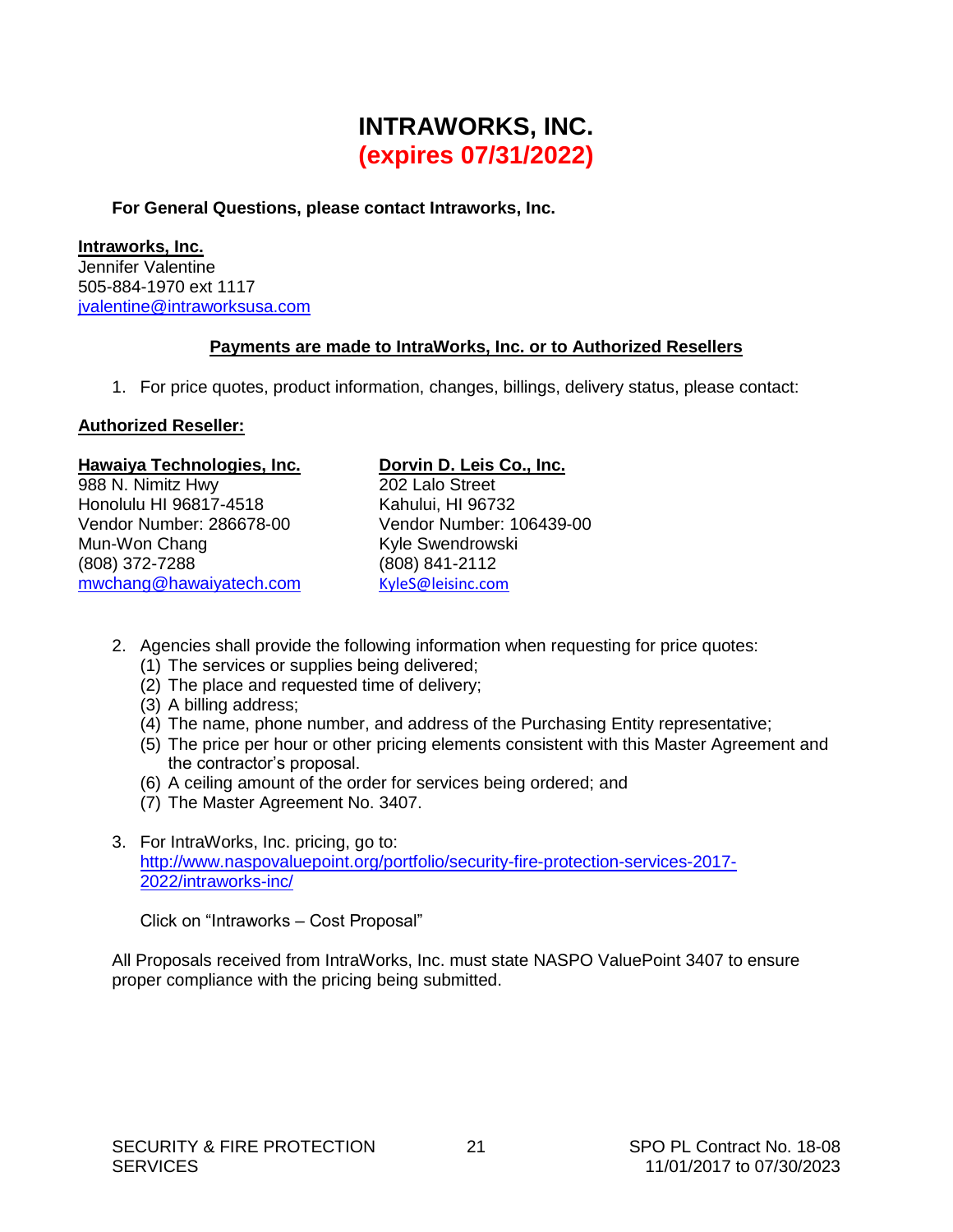# **INTRAWORKS, INC ALL ISLANDS (expires 07/31/2022)**

# <span id="page-23-0"></span>**CATEGORY 1: ACCESS CONTROL SYSTEMS**

**CATEGORY 2: BURGLAR ALARMS**

**CATEGORY 3: SURVEILLANCE SVCS & EQ (CCTV)**

**CATEGORY 4: PORTABLE FIRE EXTINGUISHERS**

**CATEGORY 5: FIRE EXTINGUISHING SYSTEMS**

**CATEGORY 6: FIRE SPRINKLER SYSTEMS**

### **CATEGORY 7: FIRE ALARM/PROTECTIVE SIGNALING SYSTEMS**

#### **CATEGORY 8: HIGH SECURITY CONTROL SYSTEMS**

#### **CATEGORY 9: INSPECTION & MONITORING**

#### **Fire Extinguishing Systems – Test & Inspect**

• Special Hazard (FM200, Halon, Sapphire, Etc.)

#### **Fire Extinguishing Systems – Inspect only**

- Portable Extinguishers (ABC, Clean Agent,  $CO<sup>2</sup>$ , Kclass, Water, Wheeled Unit)
- Fire Hose

#### **Fire Sprinkler Systems – Test & Inspect**

• Standpipes, Firepumps, Backflow, Etc.

#### **Fire Alarm/Protective Signaling Systems – Test & Inspect/Service & Repair**

- Fire Alarm
- Closed Circuit Television (CCTV)
- Access Control System
- Burglar Alarms
- High Security Control Systems
- Emergency Lighting

#### **Alarm Monitoring**

• Monitoring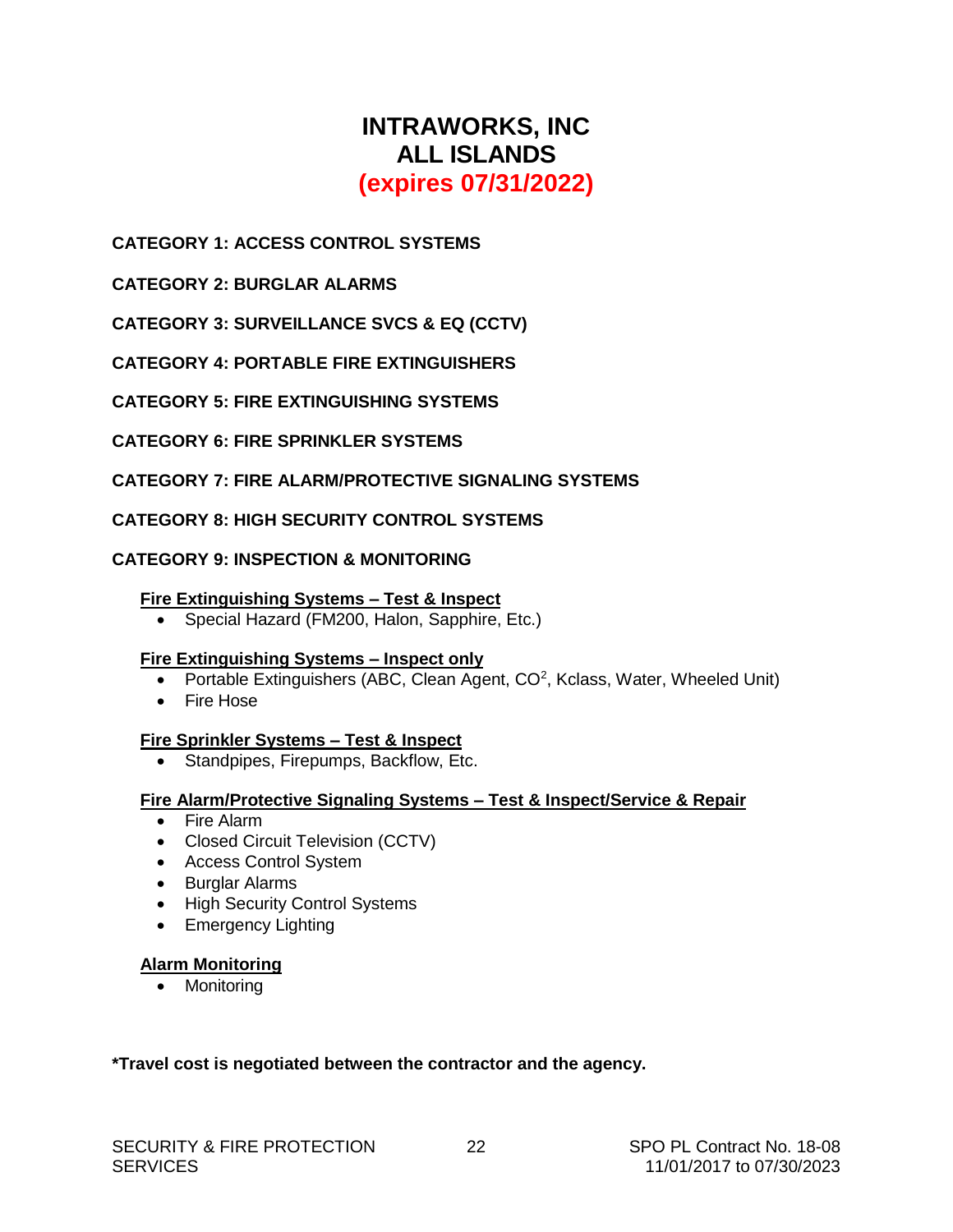# **JOHNSON CONTROLS FIRE PROTECTION LP**

**Johnson Controls Fire Protection LP Johnson Controls Fire Protection LP Dept CH 10320 550 Paiea St, Ste 210 Palatine, IL 60055-0320 Honolulu HI 96819 Vendor Code: 347884-00**

<span id="page-24-0"></span>**Remit Payment to: Remit Purchase Orders to: Remit Purchase Orders to: Remit Purchase Orders to: Remit Purchase Orders to: Remit Purchase Orders to: Remit Purchase Orders to: Remit Purchase Orders to: Remit** 

#### **Contract Questions or Items requiring escalation:** Name: Mr. Tom Staves, Cooperative Program Manager Address: 507 E. Michigan Street Milwaukee, WI 53202 Phone: (443) 676-8813 Fax: (443) 792-4749 Email: [thomas.staves@jci.com](mailto:thomas.staves@jci.com)

Payments are made to Johnson Controls Fire Protection LP or its authorized resellers.

1. For price quotes, product information, changes, billings, delivery status, please contact: **Preferred primary contact for each opportunity should be made via email so it will be documented**

#### **Primary: Johnson Controls Fire Protection LP**

Name: Mr. Eric Osaki, Electronic Systems Sales Address: 550 Paiea St, Ste 210, Honolulu HI 96819 Phone: (808) 543-5429 Email: eric.osaki@jci.com

#### **Primary: Johnson Controls, Inc.**

Name: Mr. Chris Berard, Account Executive Sales: 550 Paiea St, Ste 210, Honolulu HI 96819 Remit Address: PO BOX 730068, Dallas TX 75373, Vendor Code: 80955-01 Phone: (808) 478-3762 Email: chris.u.berard@jci.com

#### **Please cc:**

Name: Mrs. Mary Beth Alexander, State Coop. Business Development Manager Address: N58 W 14782 Shawn Circle, Menomonee Falls, WI 53051 Phone: (262) 226-9808 Email: mary.alexander@jci.com

- 2. Agencies shall provide the following information when requesting for price quotes:
	- (1) The services or supplies being delivered;
	- (2) The place and requested time of delivery;
	- (3) A billing address;
	- (4) The name, phone number, and address of the Purchasing Entity representative;
	- (5) The price per hour or other pricing elements consistent with this Master Agreement and the contractor's proposal.
	- (6) A ceiling amount of the order for services being ordered; and
	- (7) The Master Agreement No. 3407.
- 3. For Johnson Controls Fire Protection LP pricing, go to: [http://www.naspovaluepoint.org/portfolio/security-fire-protection-services-2017-2022/johnson](http://www.naspovaluepoint.org/portfolio/security-fire-protection-services-2017-2022/johnson-controls/)[controls/.](http://www.naspovaluepoint.org/portfolio/security-fire-protection-services-2017-2022/johnson-controls/) Click on "Simplex Grinnell – Cost Proposal"
- 4. All Proposals received from Johnson Controls Fire Protection LP must state NASPO ValuePoint 3407 to ensure proper compliance with the pricing being submitted.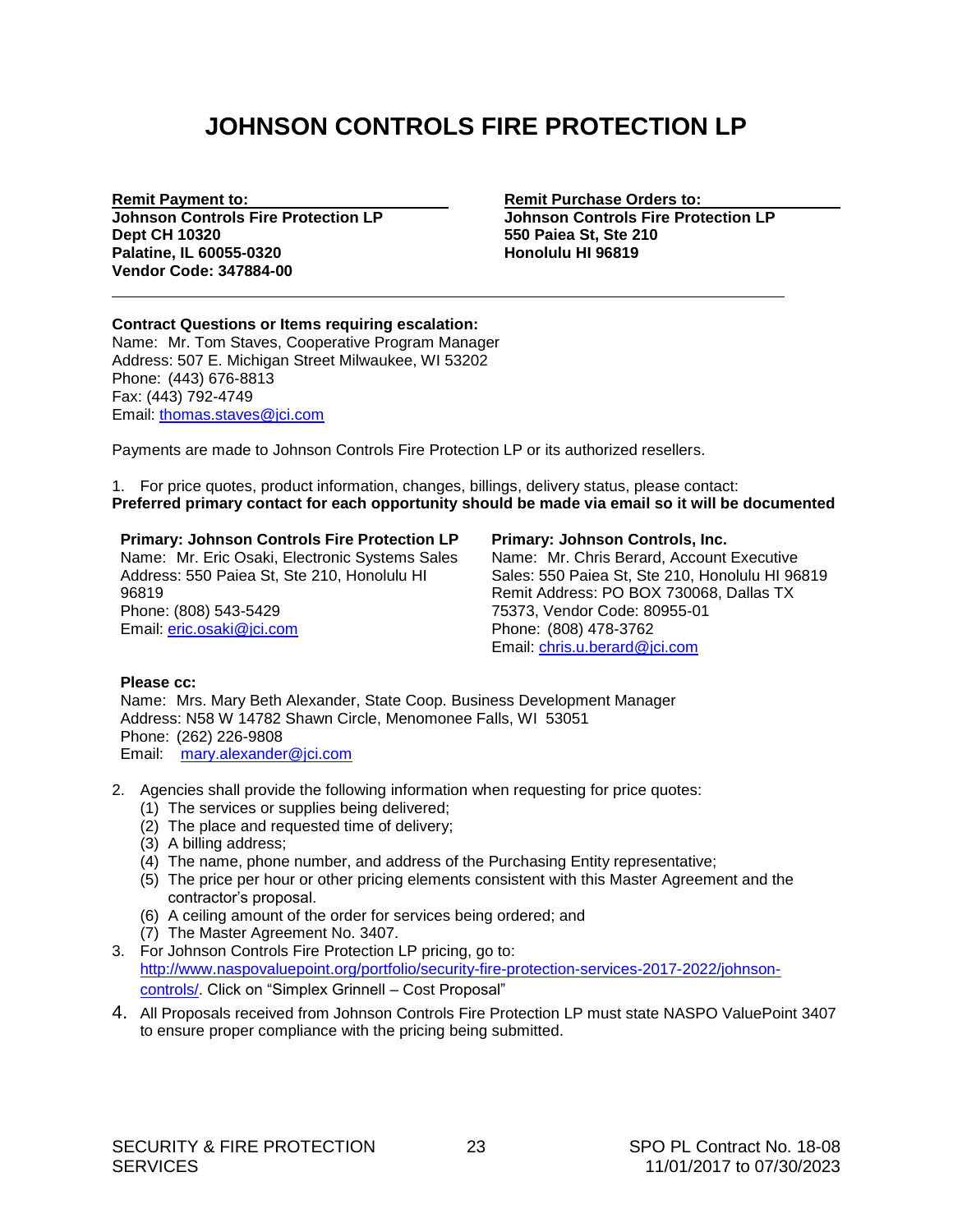# **JOHNSON CONTROL FIRE PROTECTION LP OAHU**

# **CATEGORY 1: ACCESS CONTROL SYSTEMS**

# **CATEGORY 2: BURGLAR ALARMS**

# **CATEGORY 3: SURVEILLANCE SVCS & EQ (CCTV)**

# **CATEGORY 7: FIRE ALARM/PROTECTIVE SIGNALING SYSTEMS**

# **CATEGORY 8: HIGH SECURITY CONTROL SYSTEMS**

### **CATEGORY 9: INSPECTION & MONITORING**

#### **Fire Extinguishing Systems – Test & Inspect**

• Special Hazard (FM200, Halon, Sapphire, Etc.)

### **Fire Extinguishing Systems – Inspect only**

- Portable Extinguishers (ABC, Clean Agent,  $CO<sup>2</sup>$ , K class, Water, Wheeled Unit)
- Fire Hose

# **Fire Sprinkler Systems – Test & Inspect**

• Standpipes, Fire pumps, Backflow, Etc.

#### **Fire Alarm/Protective Signaling Systems – Test & Inspect/Service & Repair**

- Fire Alarm
- Closed Circuit Television (CCTV)
- Access Control System
- Burglar Alarms
- High Security Control Systems
- Emergency Lighting

#### **Alarm Monitoring**

• Monitoring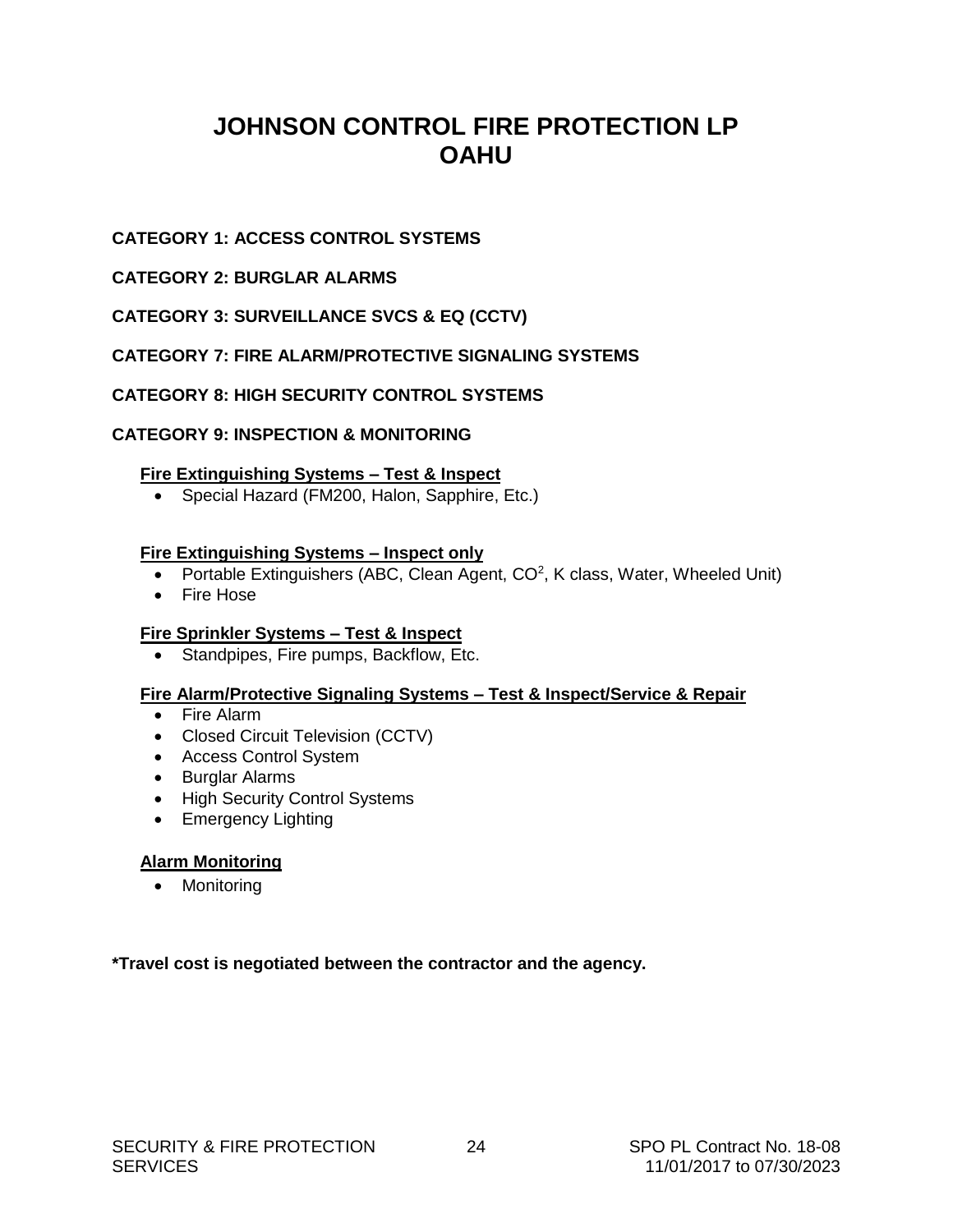# <span id="page-26-0"></span>**JOHNSON CONTROLS FIRE PROTECTION MAUI**

# **CATEGORY 1: ACCESS CONTROL SYSTEMS \***

# **CATEGORY 2: BURGLAR ALARMS \***

# **CATEGORY 3: SURVEILLANCE SVCS & EQ (CCTV) \***

# **CATEGORY 7: FIRE ALARM/PROTECTIVE SIGNALING SYSTEMS**

# **CATEGORY 8: HIGH SECURITY CONTROL SYSTEMS**

# **CATEGORY 9: INSPECTION & MONITORING**

### **Fire Extinguishing Systems – Test & Inspect**

Special Hazard (FM200, Halon, Sapphire, Etc.)

### **Fire Sprinkler Systems – Test & Inspect \***

• Standpipes, Fire pumps, Backflow, Etc.

### **Fire Alarm/Protective Signaling Systems – Test & Inspect/Service & Repair**

- Fire Alarm
- Closed Circuit Television (CCTV)
- Access Control System
- Burglar Alarms
- High Security Control Systems
- Emergency Lighting

#### **Alarm Monitoring**

• Monitoring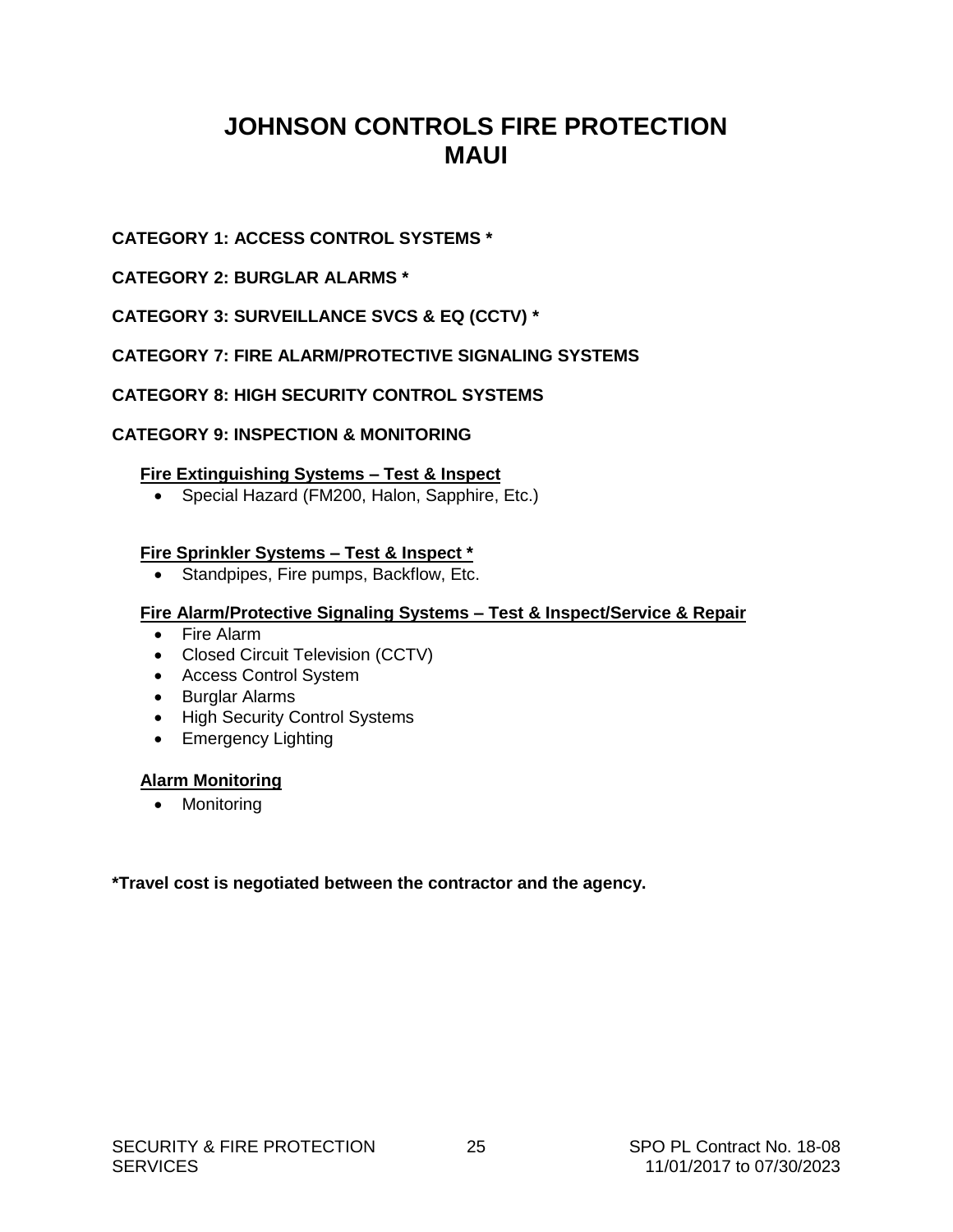# **JOHNSON CONTROL FIRE PROTECTION HAWAII & KAUAI**

# <span id="page-27-0"></span>**CATEGORY 1: ACCESS CONTROL SYSTEMS \***

# **CATEGORY 2: BURGLAR ALARMS \***

# **CATEGORY 3: SURVEILLANCE SVCS & EQ (CCTV) \***

# **CATEGORY 7: FIRE ALARM/PROTECTIVE SIGNALING SYSTEMS**

# **CATEGORY 8: HIGH SECURITY CONTROL SYSTEMS**

# **CATEGORY 9: INSPECTION & MONITORING**

# **Fire Extinguishing Systems – Test & Inspect \***

Special Hazard (FM200, Halon, Sapphire, Etc.)

# **Fire Sprinkler Systems – Test & Inspect \***

• Standpipes, Fire pumps, Backflow, Etc.

### **Fire Alarm/Protective Signaling Systems – Test & Inspect/Service & Repair**

- Fire Alarm
- Closed Circuit Television (CCTV)
- Access Control System
- Burglar Alarms
- High Security Control Systems
- Emergency Lighting

# **Alarm Monitoring**

• Monitoring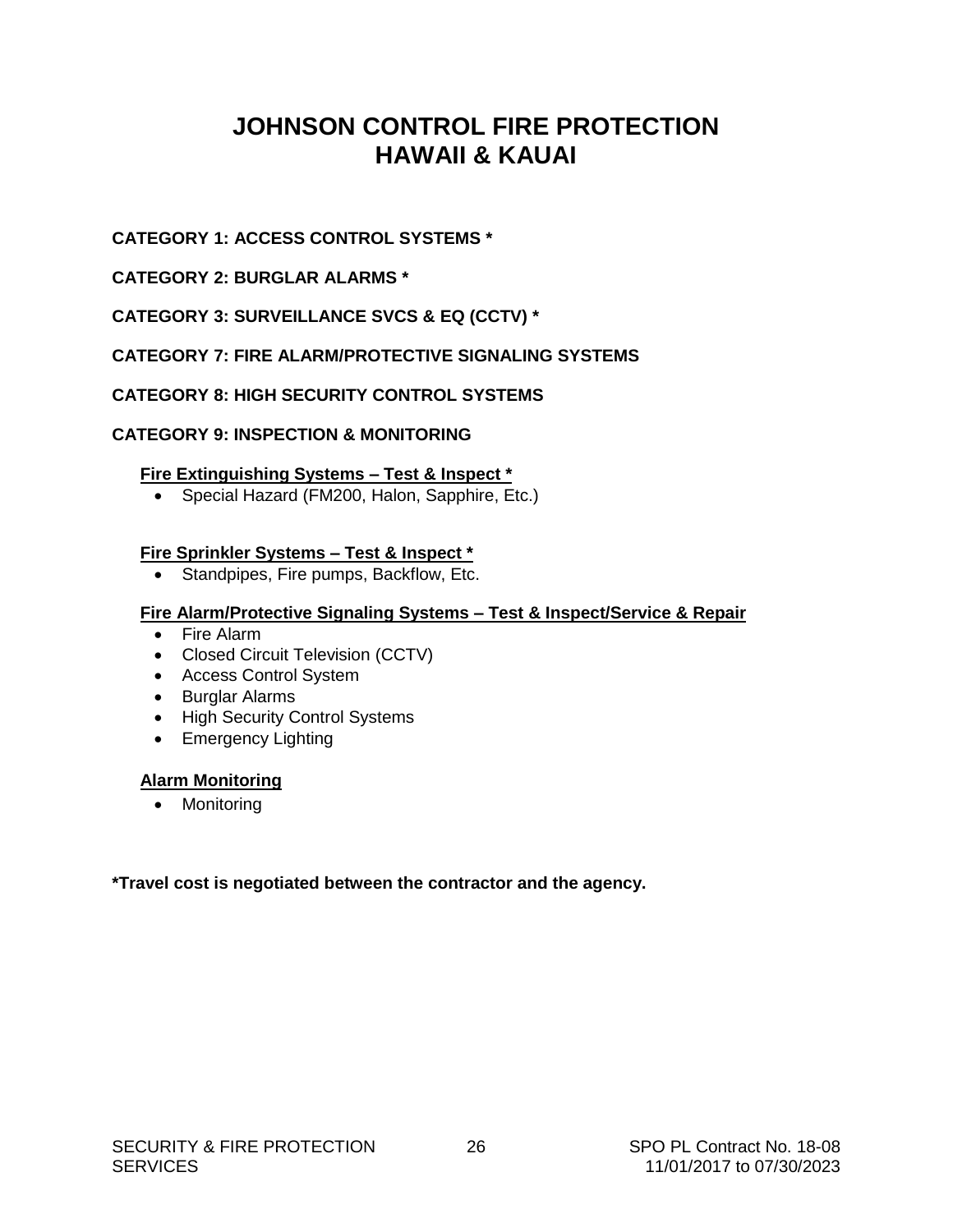# <span id="page-28-0"></span>**JOHNSON CONTROL FIRE PROTECTION LP MOLOKAI & LANAI**

# **CATEGORY 1: ACCESS CONTROL SYSTEMS \***

# **CATEGORY 2: BURGLAR ALARMS \***

# **CATEGORY 3: SURVEILLANCE SVCS & EQ (CCTV) \***

# **CATEGORY 7: FIRE ALARM/PROTECTIVE SIGNALING SYSTEMS \***

# **CATEGORY 8: HIGH SECURITY CONTROL SYSTEMS \***

# **CATEGORY 9: INSPECTION & MONITORING**

# **Fire Extinguishing Systems – Test & Inspect \***

Special Hazard (FM200, Halon, Sapphire, Etc.)

# **Fire Sprinkler Systems – Test & Inspect \***

• Standpipes, Fire pumps, Backflow, Etc.

# **Fire Alarm/Protective Signaling Systems – Test & Inspect/Service & Repair \***

- Fire Alarm
- Closed Circuit Television (CCTV)
- Access Control System
- Burglar Alarms
- High Security Control Systems
- Emergency Lighting

# **Alarm Monitoring \***

• Monitoring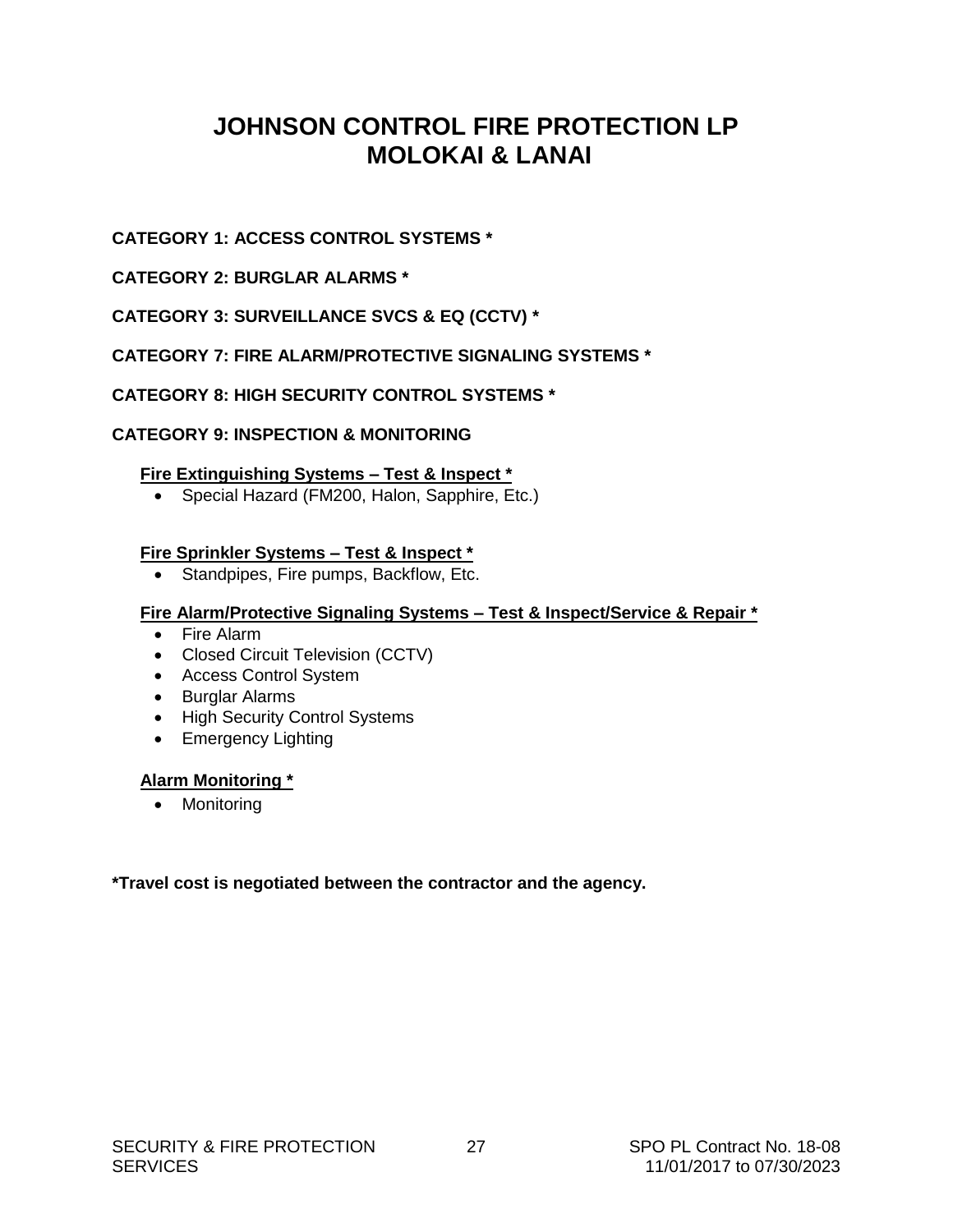# <span id="page-29-0"></span>**STANLEY CONVERGENT SECURITY SOLUTIONS (expires 07/31/2022)**

#### **For General Questions, please contact Stanley Convergent Security Solutions**

Joseph Wall, Regional Sales Manager 102 Merchant Lane Pittsburgh, PA 15205 Phone: (412) 747-3013 Mobile: (412) 613-9507 Email: [Joseph.Wall2@sbdinc.com](mailto:Joseph.Wall2@sbdinc.com)

**Remit Payment To:**

Stanley Convergent Security Solutions, Inc. 8350 Sunlight Drive, Suite 200 Fishers, IN 46037 Vendor No. 355738-00

# **Payments are made to Stanley Convergent Security Solutions.**

1. For price quotes, product information, changes, billings, delivery status, please contact:

### **Authorized Reseller:**

Superior Security Systems LLC 33 Hill Drive Wahiwa, HI 96786 [scott.wulforst@sbdinc.com](mailto:Kwasson@superiorsecurity.net) Phone: (775) 287-8110

Integrated Security Technologies Inc 94-1388 Moaniani St, Ste 204 Waipahu, HI 96797 [scott.wulforst@sbdinc.com](mailto:Kwasson@superiorsecurity.net) Phone: (775) 287-8110

- 2. Agencies shall provide the following information when requesting for price quotes:
	- (1) The services or supplies being delivered;
	- (2) The place and requested time of delivery;
	- (3) A billing address;
	- (4) The name, phone number, and address of the Purchasing Entity representative;
	- (5) The price per hour or other pricing elements consistent with this Master Agreement and the contractor's proposal.
	- (6) A ceiling amount of the order for services being ordered; and
	- (7) The Master Agreement No. 3407.

3. For Stanley pricing, go to:

[https://www.naspovaluepoint.org/portfolio/security-fire-protection-services-2017-2022/stanley](https://www.naspovaluepoint.org/portfolio/security-fire-protection-services-2017-2022/stanley-convergent-security/)[convergent-security/](https://www.naspovaluepoint.org/portfolio/security-fire-protection-services-2017-2022/stanley-convergent-security/)

Click on "Stanley – Cost Proposal"